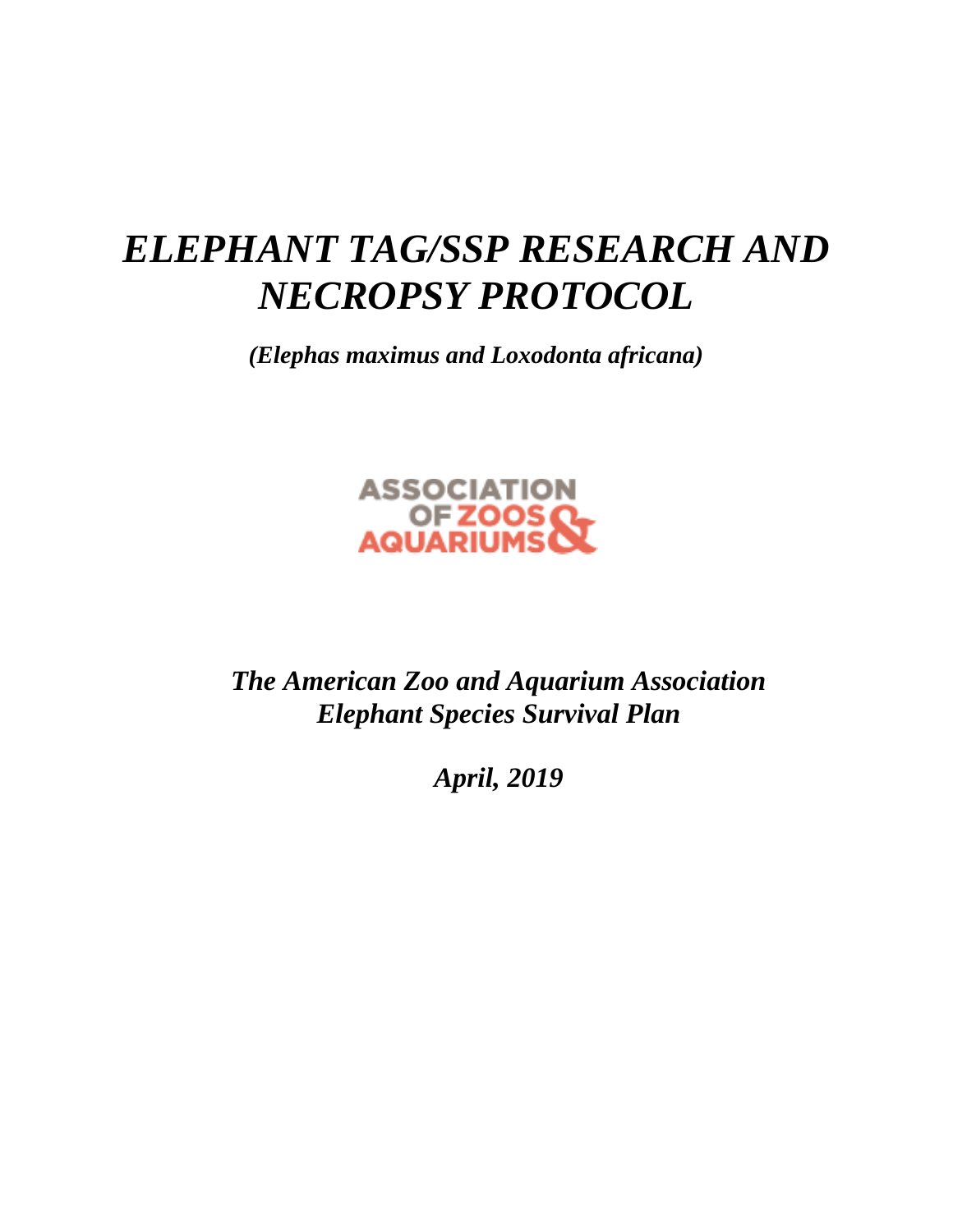## **TABLE OF CONTENTS**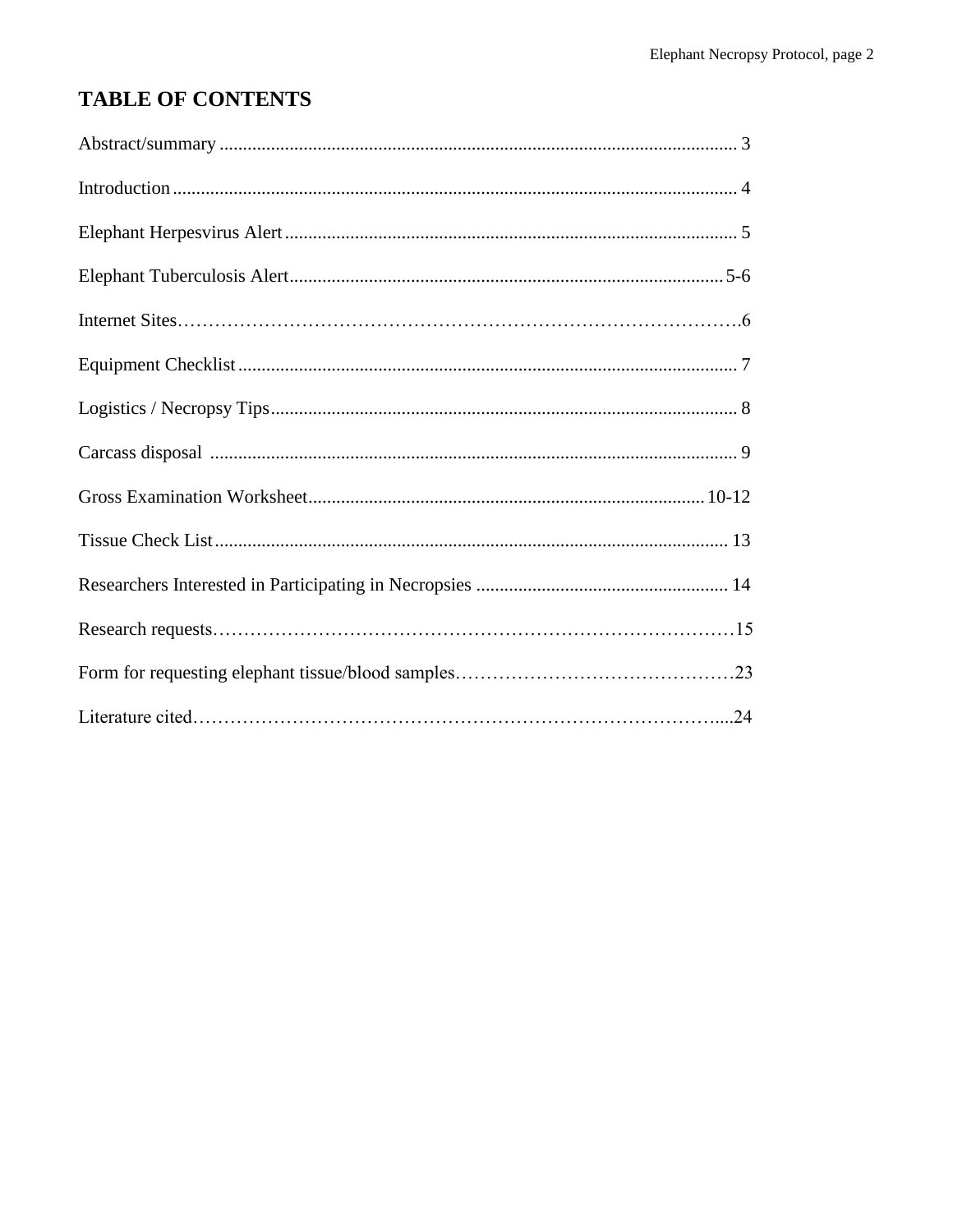## **ABSTRACT / SUMMARY**

Due to the length of this protocol, a brief summary is provided here as a reminder for those who have previously performed an elephant necropsy. Those persons or institutions who have not previously performed an elephant necropsy should read the protocol in its entirety to ensure completion of a **safe**, efficient, and accurate necropsy procedure.

This necropsy protocol should be used in conjunction with the optional SSP research and tissue requests (included at the end of this document) to facilitate collection of a complete tissue, sample, and data set. Several pathologists, clinical veterinarians, and scientists are potentially available to assist institutions with elephant necropsies. Assistance may be in the form of telephone consultation or, if given sufficient notice and time to travel, on-site guidance (contact information available at the end of this document). Two of the more important disease processes in elephants include **endotheliotropic herpes virus (EEHV) infection** and **tuberculosis** (caused by the human pathogen, *Mycobacterium tuberculosis*). Specific sample collection protocols are available for these diseases; some procedures are delineated here, and others are covered in supplemental documents (the **Elephant Endotheliotropic Herpesvirus Research and Necropsy Protocol Supplement** is available at eehvinfo.org and [www.aazv.org](http://www.aazv.org/) under the SSP/TAG protocols; and Guidelines for the Control of Tuberculosis in Elephants protocol is available through the USDA website – [http://www.aphis.usda.gov/animal\\_welfare/index.shtml\)](http://www.aphis.usda.gov/animal_welfare/index.shtml) and Recommendations for the Diagnosis, Treatment and Management of Tuberculosis (*Mycobacterium tuberculosis*) in Elephants in Human Care through the IEF website - [https://elephantconservation.org/stay](https://elephantconservation.org/stay-informed/recommendations-for-tb-in-elephants-in-human-care/)[informed/recommendations-for-tb-in-elephants-in-human-care/.](https://elephantconservation.org/stay-informed/recommendations-for-tb-in-elephants-in-human-care/) ) and should be followed in detail if either disease is suspected. If the TB test status of the elephant is unknown, suspect, or positive, close attention should be paid to the tuberculosis alert in this protocol to ensure the safety of staff participating in the necropsy and to prevent contamination of the surrounding areas or animals. Most equipment listed in the protocol is similar to that used in smaller animal necropsies with the addition of heavy equipment (tractor), chain saw or reciprocating saw, an axe, numerous large knives, chains, straps, and the very important TB protective equipment. To complete a detailed necropsy, a team of at least 6-8 people should be assembled for 8-10 hours of work. Team members should be organized and assigned specific roles (supervising pathologist or clinician, prosectors, dedicated knife sharpener, and various assistants to collect samples, take notes, and take photos). Heavy equipment or chain hoists should be used to remove and move large body parts (limbs, head, etc.) for safety and efficiency reasons. The gastrointestinal tract of the elephant is massive but relatively simple, and the remaining organs are similar to those in other mammals (with some exceptions listed in the protocol). The thoracic cavity should be examined last and in those cases with unknown, suspect, or positive TB-results, special precautions are required (see TB alert). Removal of the brain is difficult and requires use of a chain or reciprocating saw. The protocol provides some guidance to facilitate this task. Disposal of an elephant carcass is a job in and of itself. Ideally, the necropsy should be performed within or adjacent to a burial site large enough to accommodate the carcass. Special burial permissions may be required depending on city, county, and state regulations, and those agencies should be contacted as soon as possible.

Post-mortem examination of an elephant can be a daunting task, but with proper personnel, planning, and experience, the procedure can be done safely and efficiently. If at all possible, institutions should make preparations or contingency plans for the movement, necropsy, and disposal of an elephant ahead of time to avoid the stress of planning at the time of death. The information gained from an elephant necropsy is hugely valuable to institutions, the AZA, and to elephants in captivity and in the wild.

Jaime Landolfi, DVM, PhD, Dipl. ACVP Kay Backues, DVM, Dipl. ACZM SSP Pathology Advisor, Elephants SSP Veterinary Advisor, Elephants April 2019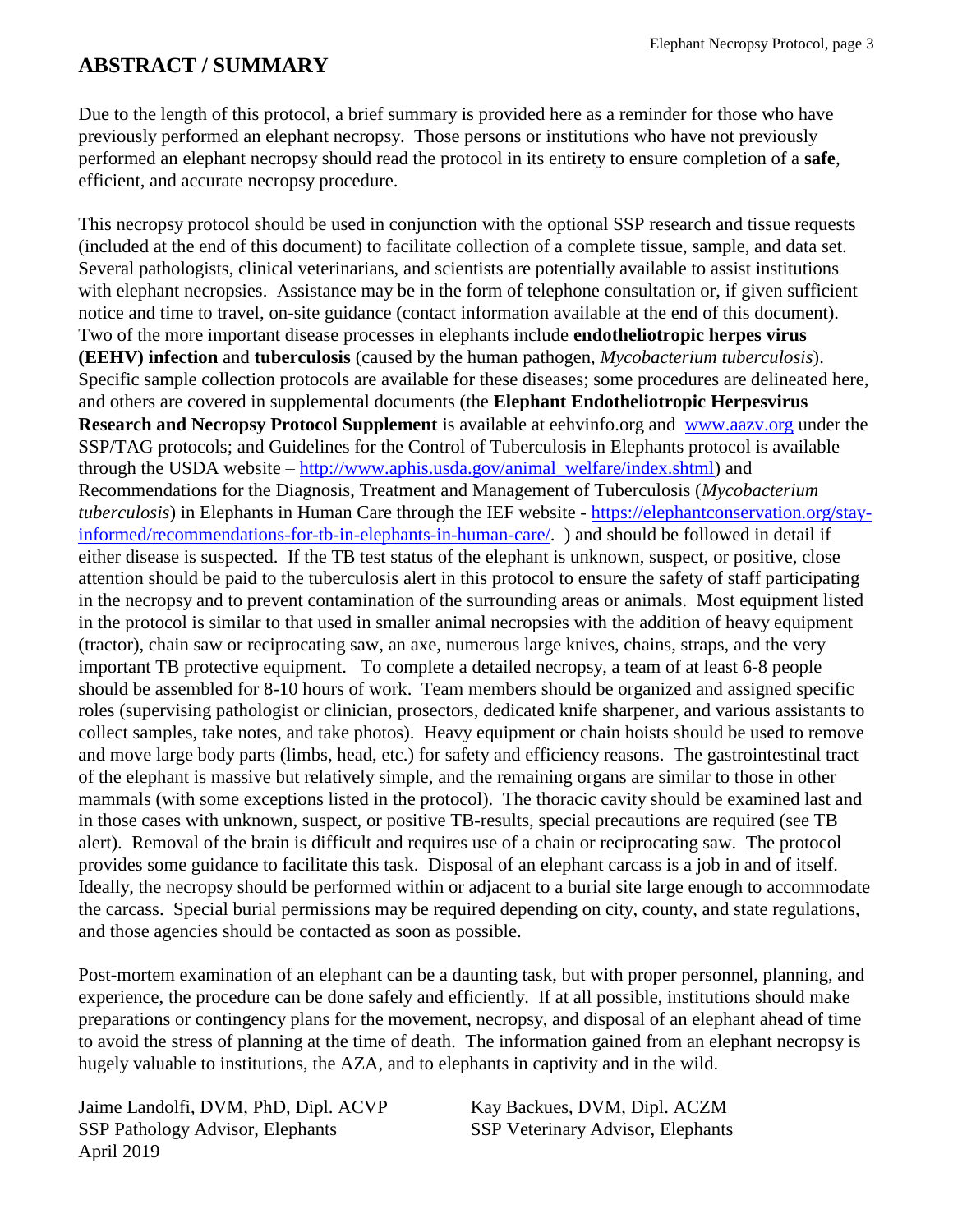## **INTRODUCTION**

This protocol is an effort of the Elephant Species Survival Plan (SSP) Propagation Group of the American Zoo and Aquarium Association (AZA). The purpose is to provide a format for the systematic collection of information and samples that will add to our knowledge of elephants. All North American institutions holding elephants will receive a copy.

An elephant necropsy may be a daunting procedure, however, it should be viewed as an important learning opportunity. Although it may not be feasible to collect all the information and samples requested in each case, collection of as much as possible is encouraged. With the increased availability of digital cameras, photographic documentation of both normal and pathologic structures for future reference is also strongly recommended.

Sample and data collection information for research is presented at the end of this document.The requested data sets are optional. Some of these observations may be applied to live animals. Therefore, this protocol, the **Elephant Endotheliotropic Herpesvirus Research and Necropsy Protocol Supplement, Guidelines for the Control of Tuberculosis in Elephants,** and **Recommendations for the Diagnosis, Treatment and Management of Tuberculosis (***Mycobacterium tuberculosis***) in Elephants in Human Care** should be referred to when planning a procedure that might facilitate data collection.

Familiarity with the protocols in these documents and having the necessary equipment ready will facilitate sample collection. It is suggested that a necropsy team be designated in advance; the ability to mobilize skilled individuals quickly will save valuable time particularly in the event of a sudden death. Veterinarians, anatomists, and pathologists from nearby universities and zoos may be enlisted to assist the institution's staff. In addition, a list of researchers interested in participating in elephant necropsies is included in this protocol.

The Elephant TAG/SSP Research and Necropsy Protocol will be revised as required. Contact Jaime Landolfi with any changes. **A copy of the completed final necropsy and any other lab reports should be forwarded, with digital images if applicable, to Dr. Landolfi for inclusion in the TAG/SSP pathology archive**.

Jaime Landolfi, DVM, PhD, Dipl. ACVP Kay Backues, DVM, Dipl ACZM Pathology Advisor Veterinary Advisor Email: [jaimeland@gmail.com;](mailto:jaimeland@gmail.com) [landolfi@illinois.edu](mailto:landolfi@illinois.edu) Email: Kbackues@tulsazoo.org Work: (312) 585-9043**;** Cell: (708) 305-0611 Work: (918) 669-6243; Cell: (918) 521-2965

Jason Williams Nutrition Advisor Email: [jwilliams@indyzoo.org](mailto:jwilliams@indyzoo.org) Work: (317) 630-20053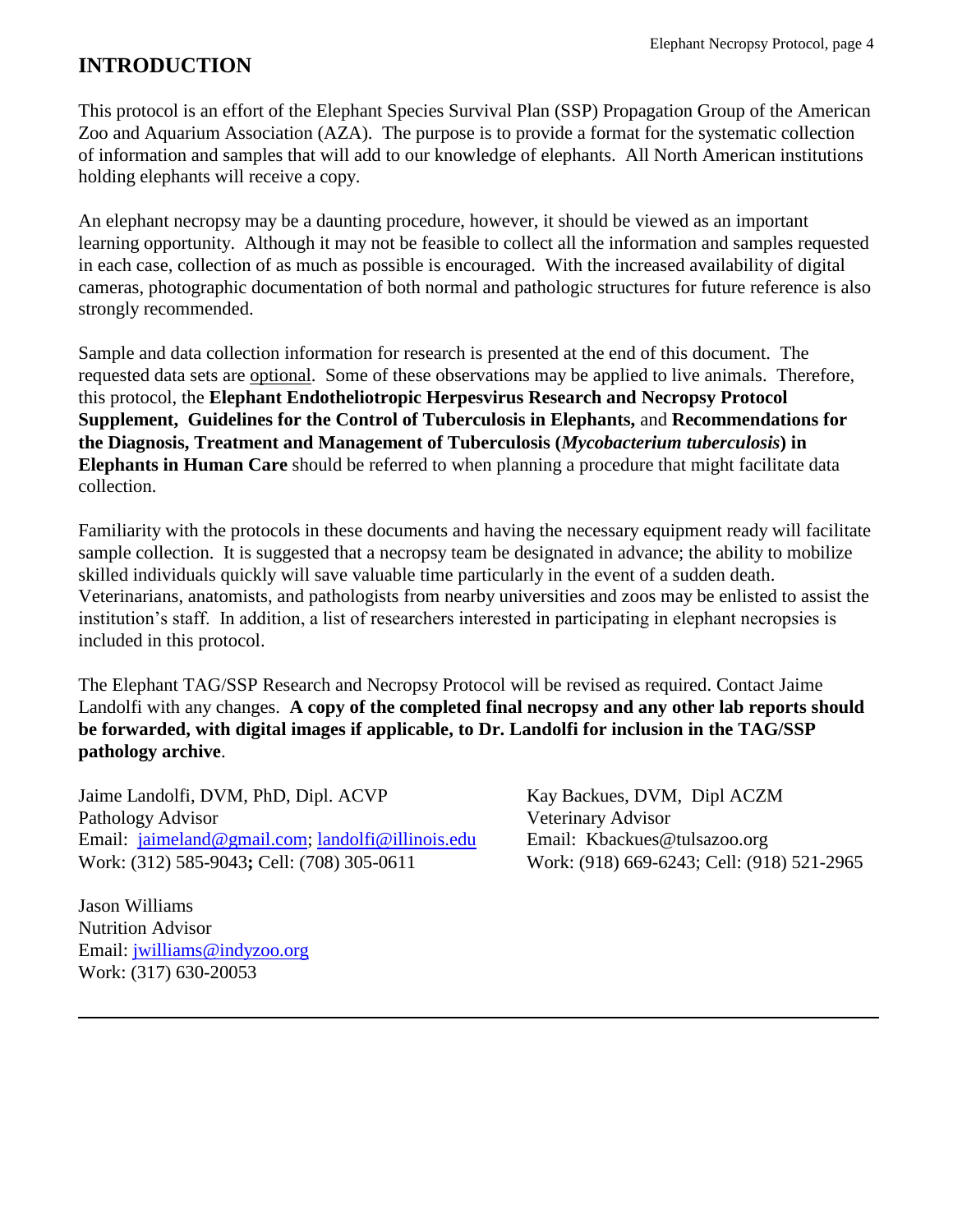## **ELEPHANT HERPESVIRUS DISEASE ALERT**

**All elephants that die or are euthanized for any reason should have a systematic collection of information and samples that will contribute to our knowledge of Elephant Endotheliotropic Herpesvirus (EEHV). Please refer to the Elephant Endotheliotropic Herpesvirus Research and Necropsy Protocol Supplement (available at [www.eehvinfo.org](http://www.eehvinfo.org/) and [www.aazv.org\)](http://www.aazv.org/) for some disease-specific protocol guidance. Sample and research requests are also included at the end of this document.** Contact the Elephant SSP Veterinary Advisors or listed researchers for specific questions.

## **ELEPHANT TUBERCULOSIS ALERT**

An intense search for lesions of tuberculosis (TB) is encouraged in all elephant necropsies. **This should include all elephants that die or are euthanized for other reasons (even if TB is not suspected)**. Be advised that elephant TB is likely to be caused by *Mycobacterium tuberculosis* which is contagious to humans. Therefore, participants must be prepared with proper protective apparel, and any suspicious organs or lesions should be contained as soon as possible.

Ideally, elephants should be bled for currently available TB diagnostic test development and validation, and trunk wash(es) collected just prior to euthanasia. Elephants that die naturally should have a post mortem trunk wash performed, and serum should be harvested from post mortem blood for serological assays. Available online documents (**2017 Recommendations for the Diagnosis, Treatment and Management of Tuberculosis (***Mycobacterium tuberculosis***) in Elephants in Human Care [http://www.nasphv.org/Documents/ElephantTB\_NASPHV.pdf] and Guidelines for the Control of Tuberculosis in Elephants [https://www.aphis.usda.gov/animal\_welfare/downloads/elephant/TB-Guidelines-Final-8-November-2010.pdf**] and) may be consulted for further information.

### Protective equipment for tuberculosis cases

Respiratory protective equipment should be available for all elephant necropsy procedures regardless of the historical TB testing status of the animal. In animals with an unknown, suspect, or positive TB test history, respiratory protection should be considered **mandatory**. OSHA standards (29CFR1910.134) require that "workers present during the performance of high hazard procedures on individuals (humans) with suspicious or confirmed TB" be given access to protective respirators (at least N-95 level masks). Similar precautions should be taken during an elephant necropsy. According to the draft CDC guidelines for the prevention of transmission of tuberculosis in health care settings, respiratory protective devices used for protection against M. tuberculosis should meet the following criteria:

- 1. Particulate filter respirators approved include (N-,R-, or P-95,99,or 100) disposable respirators or positive air pressure respirators (PAPRs) with high efficiency filters
- 2. Ability to adequately fit wearers who are included in a formal respiratory protection program with well-fitting respirators such as those with a fit factor of greater than or equal to 100 for disposable or other half-mask respirators
- 3. Ability to fit the different face sizes and characteristics of wearers. This can usually be met by supplying respirators in at least 3 sizes. PAPRs may work better than half-masks for those persons with facial hair.

See website links below for OSHA and CDC guidelines.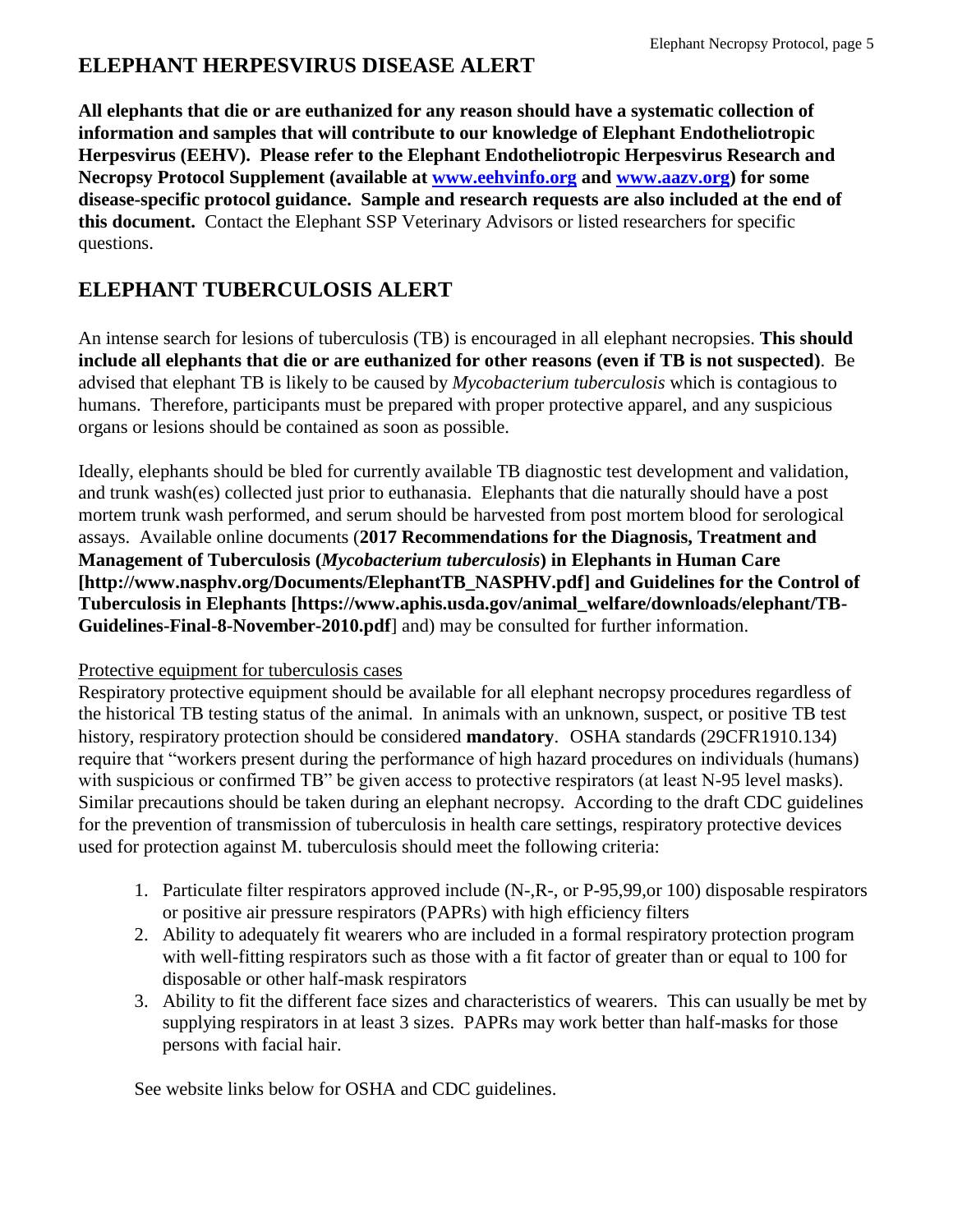#### **Necropsy procedures**

All elephants require careful examination of the tonsillar regions and submandibular lymph nodes for possible tuberculous lesions. These lymph nodes may be more easily visualized following removal of the tongue and laryngeal structures during the dissection. All lymph nodes (including extra-thoracic) should be carefully evaluated for lesions since other sites may also be infected (e. g. reproductive or gastrointestinal tract). Any nodes that appear caseous or granulomatous should be collected for both culture (freeze or ultrafreeze) and fixation (in buffered 10% formalin).

Thoracic organs should be carefully evaluated for early stages of TB as follows:

- After removal of the lungs and trachea, locate the bronchial nodes at the tracheal bifurcation. Use clean or sterile instruments to section the nodes. Freeze half of the lymph node to be submitted for mycobacterial culture (NVSL or another experienced laboratory is recommended). Culture should be done **even if no gross lesions are evident**. Submit sections in formalin for histopathology.
- Carefully palpate the lobes of both lungs from the apices to the caudal borders to detect any firm B-B shot to nodular size lesions. Take **NUMEROUS (5 or more)** sections of any suspicious lesions. In the absence of visible or palpable lesions, collect 4 representative sections of lung for histopathology (2 sections from each side including one cranioventral and one caudodorsal section).
- Open the trachea and look for nodules or plaques and process as above. Regional thoracic and tracheal lymph nodes should also be examined and processed accordingly.
- Split the trunk from the tip to its insertion and take samples of any plaques, nodules or suspicious areas.
- Look for and collect possible extra-thoracic TB lesions, particularly if there is evidence of advanced pulmonary TB.

For further information on laboratories performing diagnostic tests for TB, consult the current version of the **Guidelines for the Control of Tuberculosis in Elephants** and **Recommendations for the Diagnosis, Treatment and Management of Tuberculosis (***Mycobacterium tuberculosis***) in Elephants in Human Care (2017)**.

## **INTERNET SITES**

These guidelines and other elephant protocols are available on the internet at the following sites:

- 1. [http://www.aphis.usda.gov/animal\\_welfare/index.shtml](http://www.aphis.usda.gov/animal_welfare/index.shtml)
- 2. [www.aazv.org](http://www.aazv.org/)
- 3. [www.elephantcare.org](http://www.elephantcare.org/)
- 4. [http://www.aphis.usda.gov/animal\\_welfare/downloads/elephant/Postmortem%20Exam%20Proced](http://www.aphis.usda.gov/animal_welfare/downloads/elephant/Postmortem%20Exam%20Procedures.pdf) [ures.pdf](http://www.aphis.usda.gov/animal_welfare/downloads/elephant/Postmortem%20Exam%20Procedures.pdf) – Elephant Postmortem Examination
- 5. <http://www.osha.gov/SLTC/tuberculosis/standards.html> OSHA TB standards and rules
- 6. [http://www.eehvinfo.org](http://www.eehvinfo.org/) Information on Elephant Endotheliotropic Herpesvirus
- 7. http://www.nasphv.org/Documents/ElephantTB\_NASPHV.pdf Information on Elephant TB; updated 2017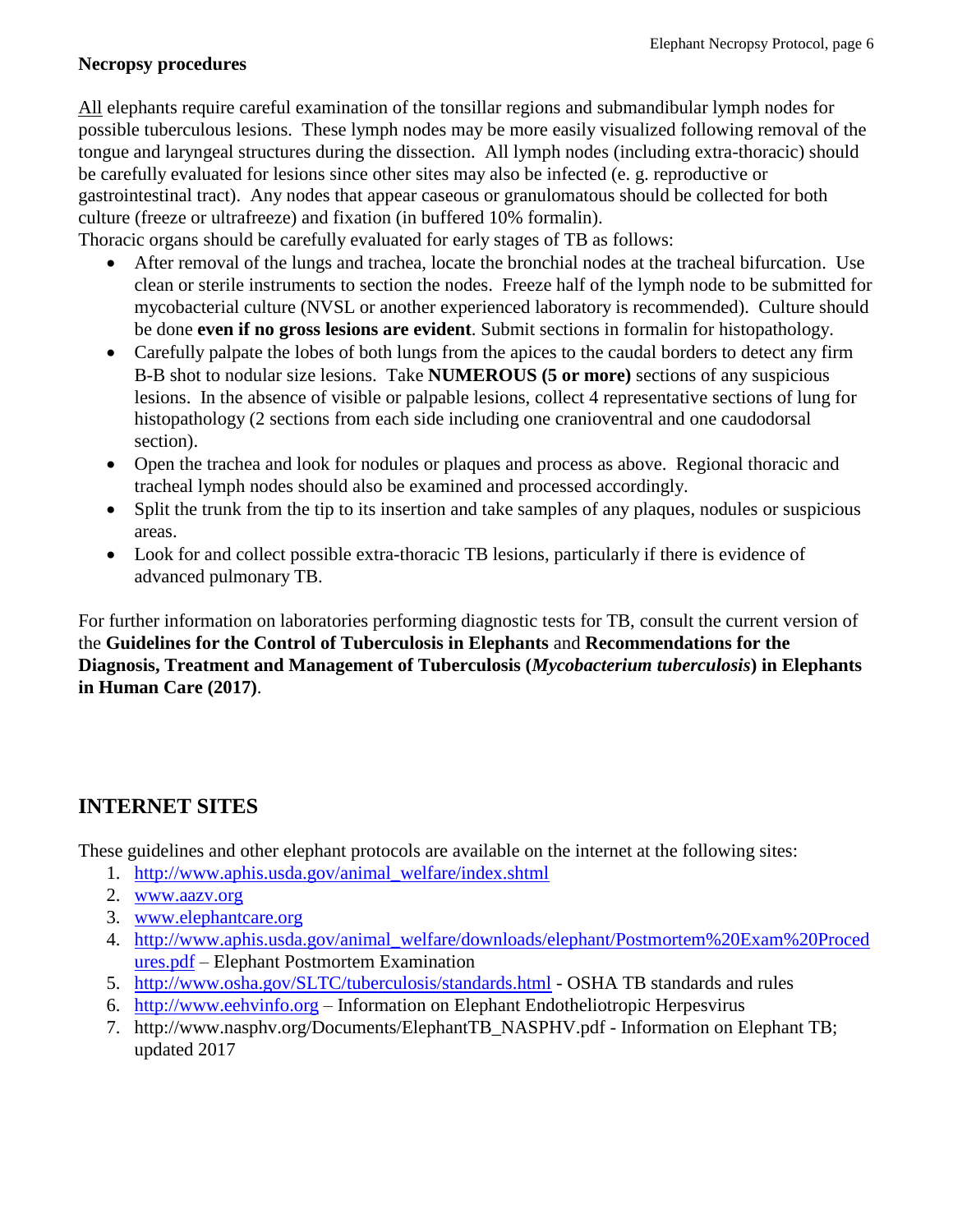#### EQUIPMENT CHECKLIST

- 1. At least 6 quality large necropsy knives, knife sharpener, diamond, steel, and/or stone
- 2. Standard large animal necropsy instruments, multiple scalpel handles, duplicates or triplicates of other instruments, extra box of scalpel blades
- 3. Sterile instruments for culture collection
- 4. 10% neutral buffered formalin (at least 2 gallons)
- 5. Field acid-fast staining kit (to determine the presence or absence of Mycobacteria sp.)
- 6. Gluteraldehyde, 2.5-4% (at least 100mls)
- 7. Containers for sample collection; cylindrical plastic tubes
- 8. Culture swabs, sterile urine cups, glass slides
- 9. Serum tubes for blood and urine collection
- 10. Aluminum foil and plastic bags for freezing tissues (whirl-paks of various sizes)
- 11. Labels and waterproof marking pens
- 12. Scale for obtaining organ weights
- 13. Tape measure (metric), at least 2 meters long
- 14. Chain saw, axe, or reciprocating saw to cut through the cranium
- 15. Hammers, chisels and handsaws
- 16. Small hand meat hooks x 6
- 17. Hoist/crane/small tractor
- 18. Heavy straps, chains, ropes
- 19. Carts on rollers to move heavy parts
- 20. Coveralls, boots, gloves, caps, masks, protective eye and head gear, face shields (waterproof disposable suits are ideal)
- 21. Accessible water supply with hose
- 22. Camera and size reference (ruler)
- 23. First aid kit
- 24. Surgical masks approved for TB exposure
	- OSHA/CDC guidelines require N,R, or P-type particulate filter respirators with at least 95% efficiency (ie. N95,N99,N100; R95,R99,R100; P95,P99,P100) (example: 3M model N95)
	- Positive air pressure respirators (PAPRs)
- 25. Biohazard bags (red bags)
- 26. Styrofoam or other leak-proof boxes
- 27. Disinfectant solution (tuberculocidal)
	- Approved tuberculocidal disinfectants should list Mycobacteria sp. as susceptible on the label and are classified as "intermediate-level" disinfectants. Numerous products are commercially available.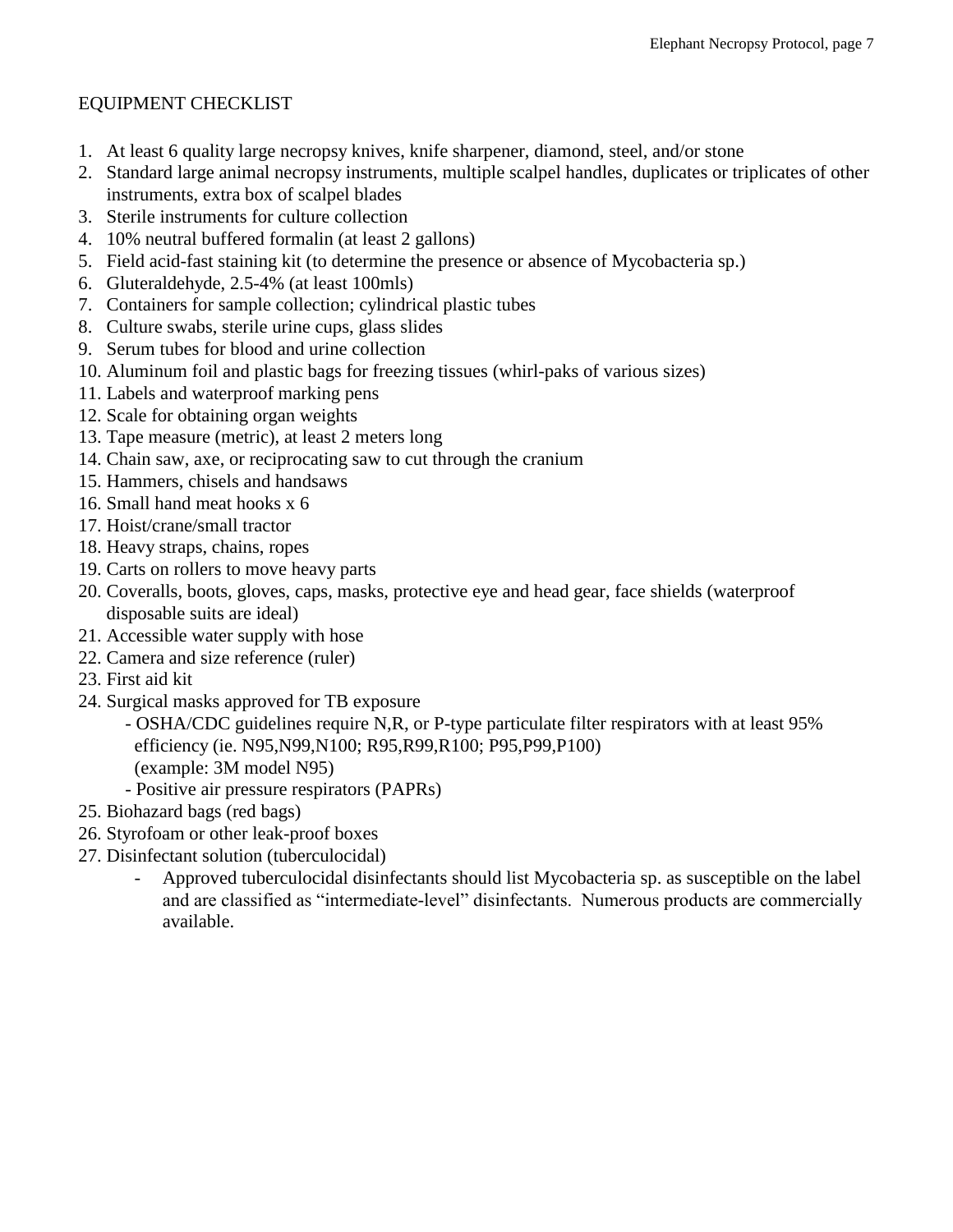## **LOGISTICS AND NECROPSY TIPS**

The necropsy of an elephant should proceed in the same manner as the necropsy of any smaller mammalian species. A review of elephant necropsy techniques and tips is available at [http://www.aphis.usda.gov/animal\\_welfare/downloads/elephant/Postmortem%20Exam%20Procedures.pd](http://www.aphis.usda.gov/animal_welfare/downloads/elephant/Postmortem%20Exam%20Procedures.pdf) [f.](http://www.aphis.usda.gov/animal_welfare/downloads/elephant/Postmortem%20Exam%20Procedures.pdf) Although the size and scope of an elephant necropsy may seem intimidating, the procedure can be accomplished in 8-10 hours (sometimes less) by a team of dedicated prosectors and assistants. The necropsy should be performed with the elephant in left lateral recumbency. An external examination is performed to evaluate body condition and lesions. The oral cavity should be closely examined for evidence of lesions consistent with **endotheliotropic herpes virus infection**. The trunk should be examined according to above guidelines in the **tuberculosis** section.

Heavy equipment may be necessary to move a dead elephant. For an on-site necropsy, chains and a tow truck may be sufficient to reposition the animal or to move it a short distance. If the animal must be transported to a remote site, a truck with a hoist will be needed. It may be easier to manipulate the animal onto a flatbed trailer. Vehicles must be able to handle these approximate weights: female Asian: 2,300 - 3,700 kg; male Asian: 3,700 - 4,500 kg; female African: 2,300 - 4,000 kg; male African: 4,100 - 5,000 kg. Trucks can generally be rented. If a flatbed carrier is used, the animal will need to be strapped to the bed and covered with a tarp. If transportation will be delayed, the carcass can be covered with ice (800- 1000lbs of ice can be laid on top of and next to the carcass and will preserve the carcass quite well even in summer heat).

Assigning specific tasks to team members will help the necropsy proceed in an orderly manner. For example, a team may be assigned to each of these areas: head, fore limbs, hind limbs, abdominal region. One person should oversee the collection, labeling, and processing of research materials and any communication concerning research requests. It may be helpful to designate a media spokesperson. One of the most important tasks to be assigned is the task of knife sharpener. One person with knife sharpening experience should be assigned to be continually sharpening knives and cycling sharpened knives to prosectors. Removal of the legs, head, skin, and rib cage is made easier through the use of chain hoists or a small tractor or backhoe. This equipment should be used to lift the very heavy body parts in the interests of safety and efficiency and to preserve the strength of primary prosectors.

Dissection of the head is best completed after separating it from the body. A good portion of the cranium must be damaged to remove the brain intact; a chain saw, large axe, and chisels are needed to penetrate the thick cranium. A battery operated reciprocating saw with a replaceable metal cutting blade may be safer and easier to handle. A posterior approach to brain removal can be made by 3 connecting deep cuts with a chain saw in the margins of the flattened triangle formed at the base of the elephant skull. The bony plate is then removed in chunks with a curved crow-bar. The brain itself is removed in portions (i.e. the cerebellum and brainstem, then one cerebral hemisphere followed by the other). Use of a chain saw on bone can be hazardous and cause shrapnel-like fragments to be launched. Protective eye, head and face gear should be worn by the chain saw operator and personnel in the immediate area.

During examination of an elephant with unknown, suspicious, or positive **TB test history**, dissection of the thoracic cavity should always be performed last, and should be done by two people with proper (at least N-95) face masks and other protection against *Mycobacterium* sp.. All other personnel should be dismissed from the area before the thoracic cavity is entered. After the abdominal viscera have been removed, the diaphragm can be cut from its costosternal attachments. The lungs are then palpated from a caudal approach for tuberculous nodules, as the lobes are being separated from the closely adhered visceral and parietal pleura. The heart, lungs, and associated structures may then be removed "en bloc".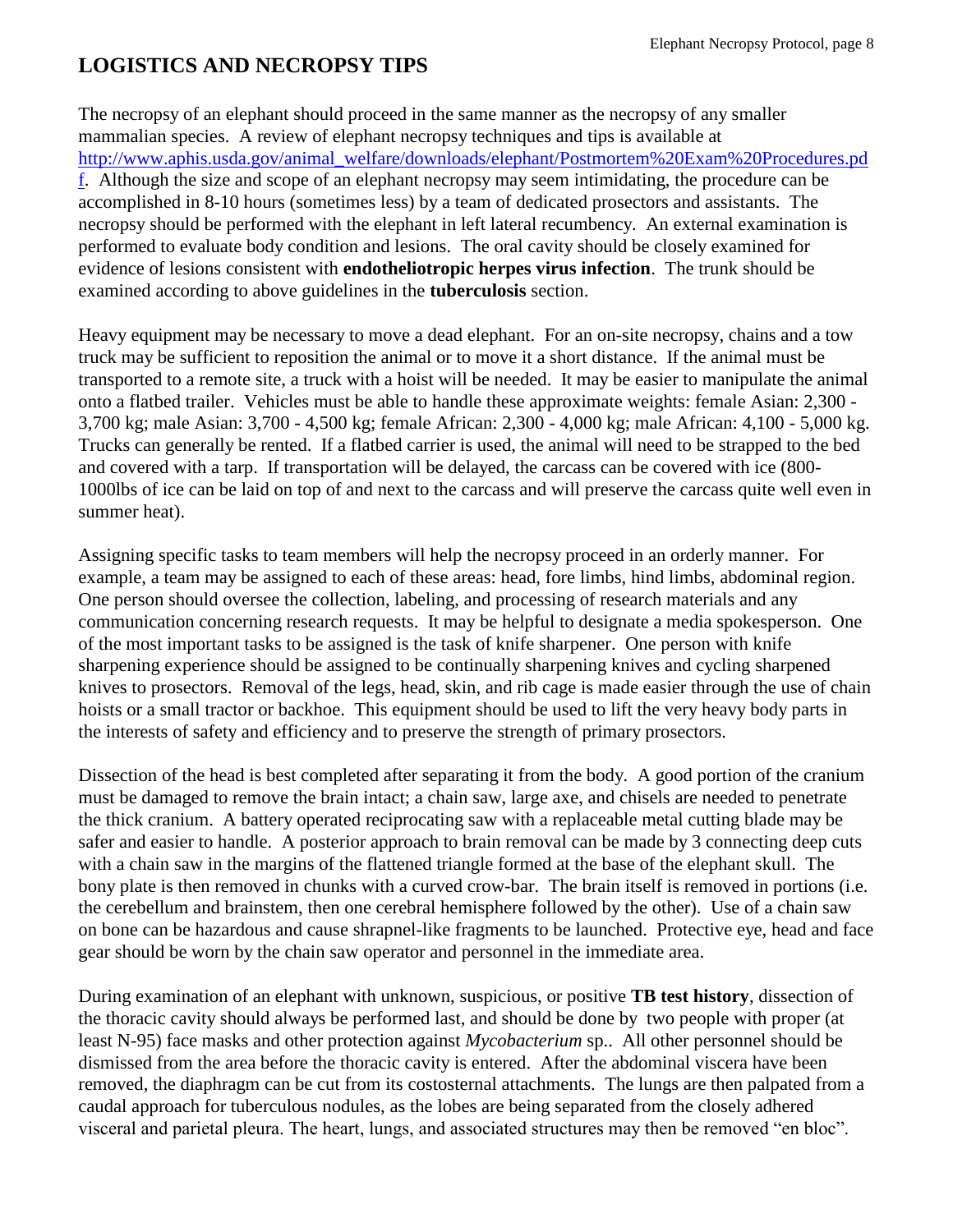#### **CARCASS DISPOSAL AND DISINFECTION**

Options for disposal include incineration, tissue digestion, rendering, and burial (the most common option). Few institutions possess an on-site incinerator, but a bio-hazardous waste company may be of assistance in locating incineration services. Incineration often requires that the carcass be broken down into manageable pieces (50-100lbs) for transportation and is a very difficult and time consuming process. Tissue digesters, more and more popular for human biohazard waste disposal, are uncommon except in a few veterinary schools around the country. Some veterinary schools may be willing to dispose of carcasses for a fee (especially smaller carcasses). Rendering may be available in some states once it has been determined that no infectious disease agents are present. Burial is the option most commonly used and is the easiest option logistically. Ideally, the necropsy should be performed adjacent to a hole large enough to contain the carcass and deep enough to prevent odors and excavation by scavenging animals. In the event of a **TB suspect necropsy**, it is ideal for the hole to be large enough that the entire procedure can occur in the hole to eliminate the chances of contamination of the surrounding area.

Please be aware that special permissions or permits may be required from city, county, or state government for burial of a carcass and may be especially important in the event of burial of a TB suspect animal.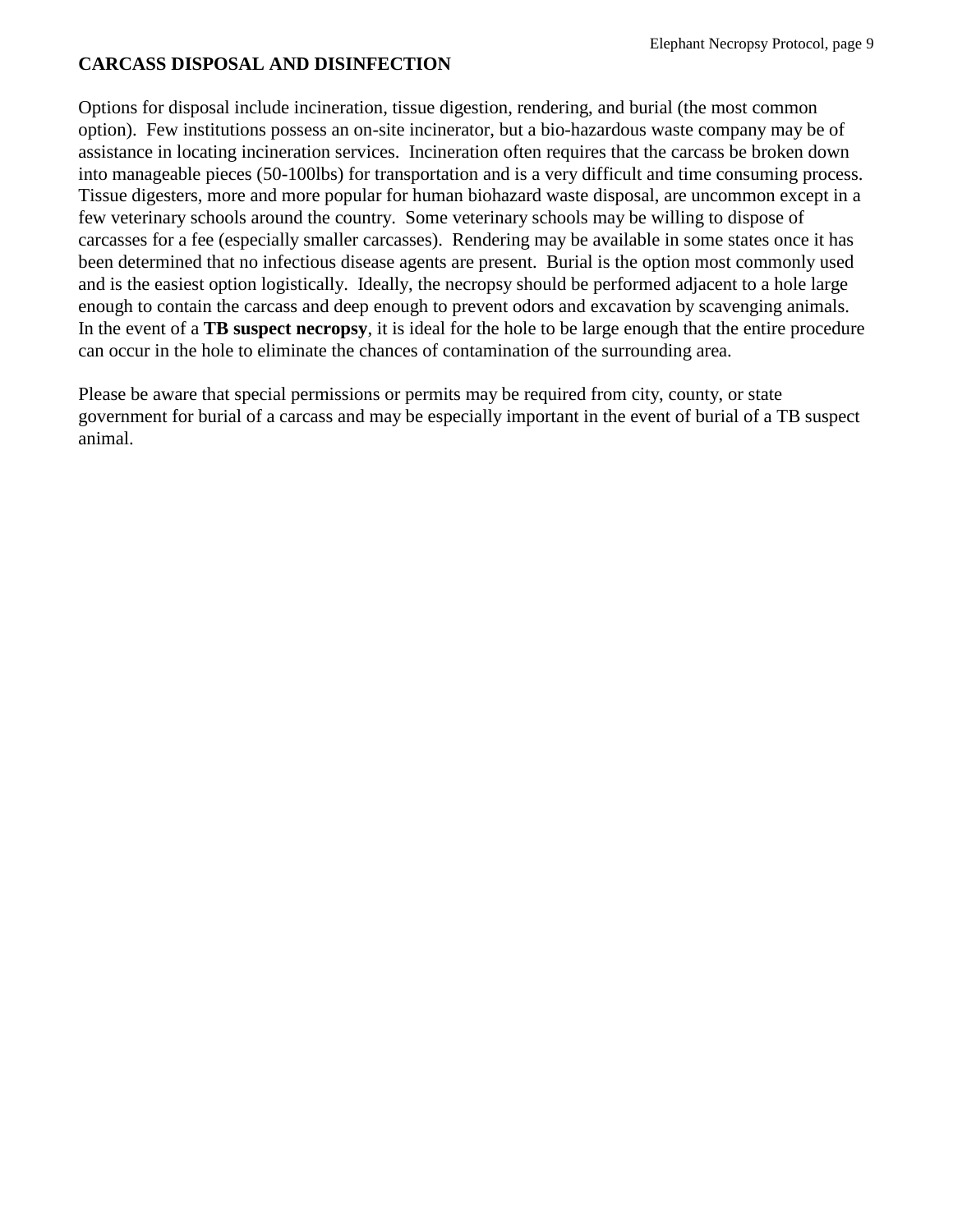## ELEPHANT NECROPSY PROTOCOL GROSS EXAMINATION WORKSHEET

|                                                              | Address                                                                                |                                                                                                       |
|--------------------------------------------------------------|----------------------------------------------------------------------------------------|-------------------------------------------------------------------------------------------------------|
|                                                              |                                                                                        | Species_________________________Accession/ISIS#____________________Studbook#_______________________   |
|                                                              |                                                                                        |                                                                                                       |
|                                                              |                                                                                        | Actual $\Box$ Estimate $\Box$                                                                         |
|                                                              |                                                                                        |                                                                                                       |
|                                                              |                                                                                        |                                                                                                       |
| Captive Born $\square \square \square$ Wild Caught $\square$ |                                                                                        |                                                                                                       |
|                                                              | History (clinical signs, circumstances of death, clinical lab work, diet $\&$ housing) |                                                                                                       |
|                                                              |                                                                                        | ,我们也不能在这里的人,我们也不能在这里的人,我们也不能在这里的人,我们也不能在这里的人,我们也不能在这里的人,我们也不能在这里的人,我们也不能在这里的人,我们也                     |
|                                                              |                                                                                        | ,我们也不能在这里的人,我们也不能在这里的人,我们也不能在这里的人,我们也不能在这里的人,我们也不能在这里的人,我们也不能在这里的人,我们也不能在这里的人,我们也                     |
|                                                              | <b>GROSS EXAMINATION</b>                                                               | (If no abnormalities are noted, mark as normal or not examined (NE); use additional sheets if needed) |

General Exam (physical and nutritional condition, skin, body orifices, superficial lymph nodes). Skin nodules have been associated with EEHV in African elephants\* (samples for fresh/frozen/formalin should be saved).

Musculoskeletal System (bones, marrow, joints, muscles)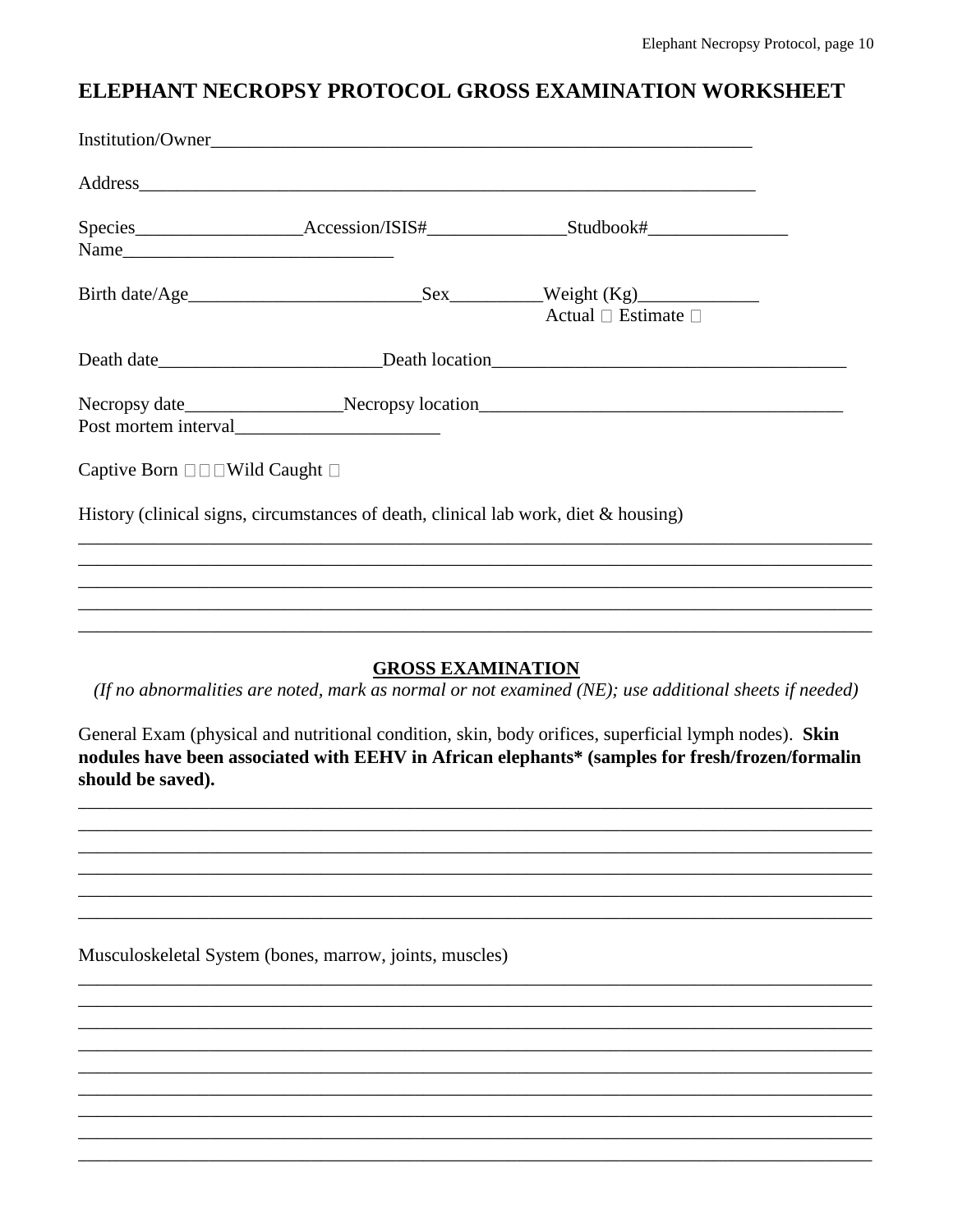Body Cavities (fat stores, pleura, thymus, lymph nodes)

Spleen (capsular fibrous tags and siderotic plaques are common, age-related incidental lesions)

Respiratory System (trunk passages, pharynx, larynx, trachea, bronchi, lungs, regional lymph nodes; submit lung lesions for TB culture; bronchial lymph nodes should be cultured for TB even if normal in appearance). Lymphoid nodules in lungs may be associated with EEHV infections\* (samples for fresh/frozen/formalin should be saved).

Cardiovascular System (heart, pericardial sac, great vessels, myocardium, valves, chambers, be sure to closely examine abdominal aorta for subtle or obvious aneurysms)

Digestive System (mouth, teeth, tongue, esophagus, stomach, small intestine, cecum, large intestine, rectum, liver, pancreas, mesenteric lymph nodes)

Urinary System (kidneys, ureters, bladder, urethra)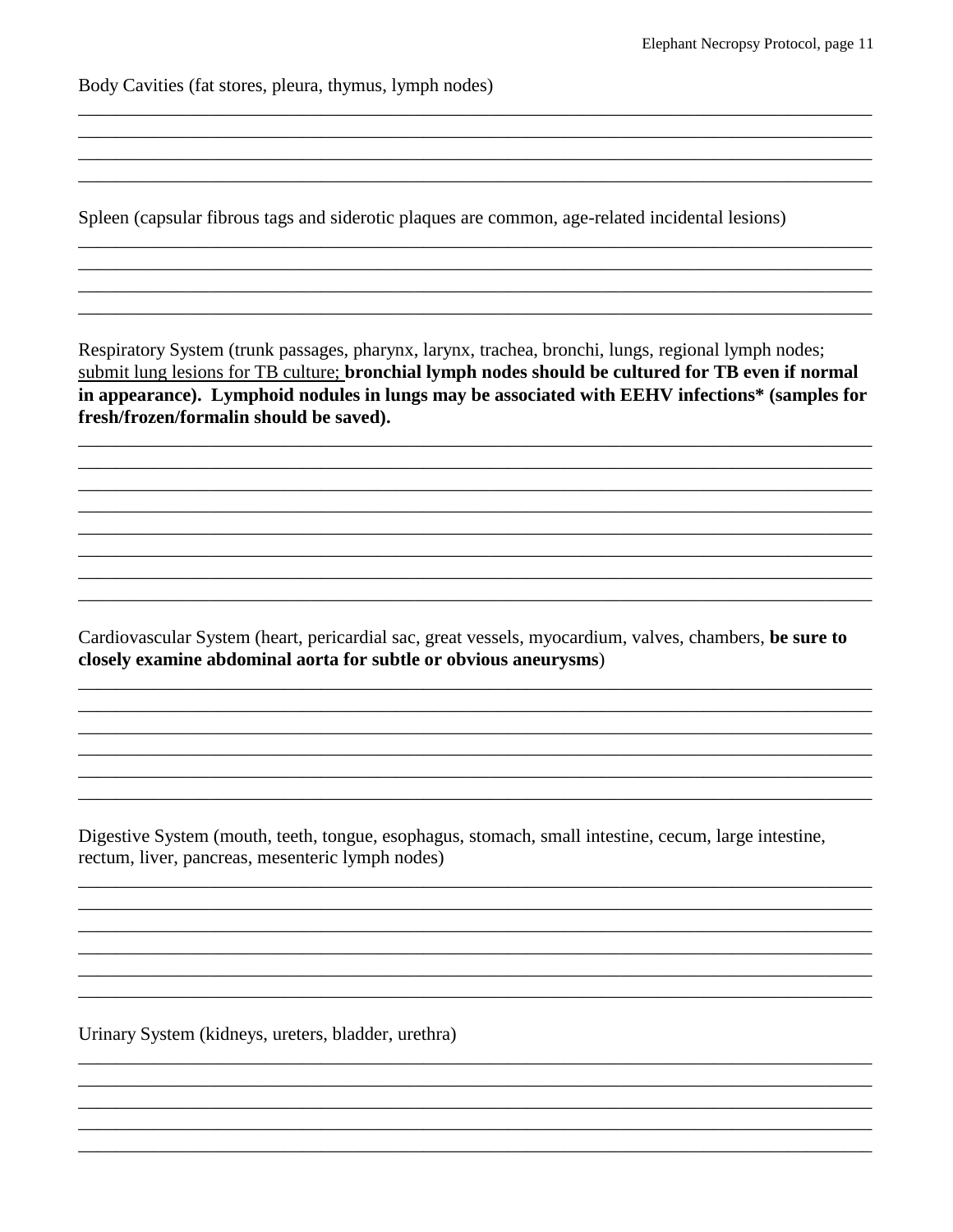#### Elephant Necropsy Protocol, page 12

Reproductive System (testes/ovaries, uterus & cervix, penis/vagina, urogenital canal, prostate, seminal vesicles, bulbo-urethral gland, mammary gland, placenta). Examine endometrium for changes consistent with polyploid and/or cystic endometrial hyperplasia. Uterine masses/tumors are extremely common in Asian cows and multiple tumor types may be present – please record number and size of masses as well as gross description. Ovarian and uterine serosal fibropapillomas also occur frequently in Asian and African cows. Mucosal nodular lesions in the distal urogenital tract have been associated with EEHV infections\* (samples for fresh/frozen/formalin should be saved).

Endocrine System (thyroids, parathyroids, adrenals, pituitary)

Central Nervous System (brain, meninges, spinal cord)

Sensory Organs (eyes, ears)

**Additional Comments or Observations:** 

Prosector: Date: Date:

**Summarize Preliminary Diagnoses:** 

Laboratory Studies: Please attach results of cytology, fluid analysis, urinalysis, serum chemistries, bacteriology, mycology, virology, parasitology, x-ray, photographs, or other data collected.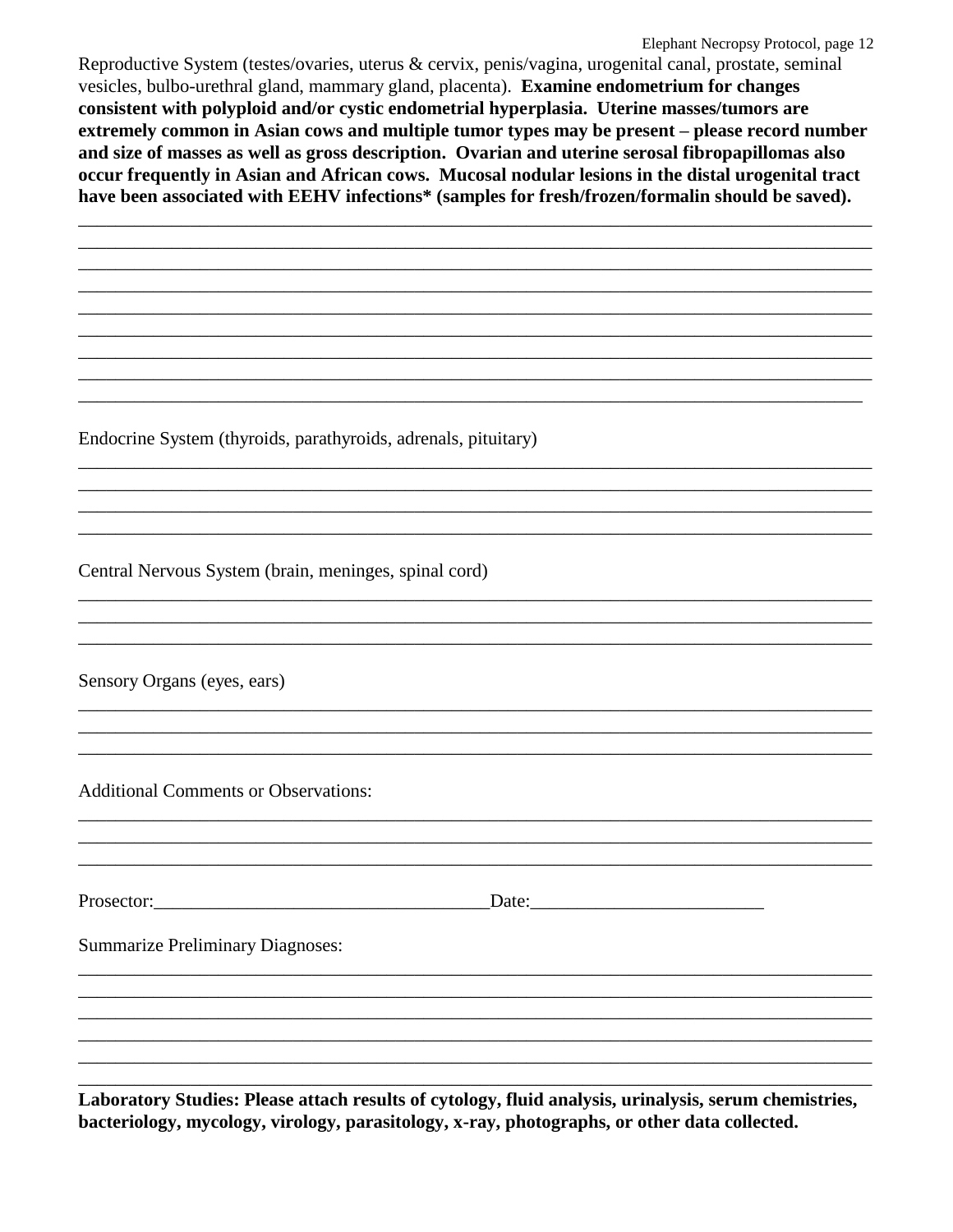## **TISSUE CHECK LIST**

Freeze 3-5 cm blocks of tissue from lesions and major organs (brain, heart, lung, liver, kidney, spleen) in small plastic bags. Freezing at -70 degrees Celsius in an ultra-low freezer is preferred. If this is unavailable, freezing at conventional temperatures is acceptable (use a freezer without an automatic defrost cycle if possible).

**Any lesions noted in the lungs should be submitted to NVSL or other qualified mycobacterial laboratory for mycobacterial culture (i.e. National Jewish Diagnostic Lab, Colorado). Bronchial lymph nodes should be cultured for TB even if normal in appearance.** Preserve as many of the tissues listed below as possible in 10% buffered formalin at a ratio of approximately 1 part tissue to 10 parts solution. Tissues should be no thicker than 0.5 to 1.0 cm. Fix diced (1x1 mm) pieces of kidney, liver, spleen and lung in a suitable EM fixative (glutaraldehyde base e.g., Trump-McDowell fixative) if possible. **NOTE: There is generally no need to fix and label each tissue separately with the exception of lymph nodes**. Ideally, tissues should be processed for histopathology as soon as possible following 24-48 hours of formalin fixation. Send tissues required for diagnosis to a primary pathologist. Diagnostic histopathology is available through the University of Illinois Zoological Pathology Program for a fee; contact the SSP pathologist, Dr. Jaime Landolfi for submission instructions and information. Also, freeze post mortem serum (from heart), urine and any abnormal fluid accumulations. Consult the **Research Tissues/Samples Requests** (at the end of this document) for specific project sample requests.

| □Adrenal                    | $\Box$ Kidney                                                               | $\Box$ Penis                     | $\Box$ Thymus                   |
|-----------------------------|-----------------------------------------------------------------------------|----------------------------------|---------------------------------|
| $\Box$ Blood *              | $\Box$ Large intestine                                                      | $\Box$ Pituitary                 | $\Box$ Tongue                   |
| $\square$ Bone with marrow  | $\Box$ Liver (x2)                                                           | $\Box$ Prostate                  | $\Box$ Trachea                  |
| $\Box$ Bulbo-urethral gland | $\Box$ Lung (x 4 at least)                                                  | $\square$ Salivary gland         | $\Box$ Trunk cross section      |
| $\Box$ Brain (entire)       | $\Box$ Parathyroid                                                          | □Temporal gland                  | $\square$ Seminal vesicles      |
| $\Box$ Cecum                | $\Box$ Mammary gland                                                        | $\square$ Skin                   | $\Box$ Ureter                   |
| $\Box$ Diaphragm            | $\square$ Muscle                                                            | $\square$ Small intestine        | $\Box$ Urinary bladder          |
| $\square$ Esophagus         | $\Box$ Nerve (sciatic)                                                      | $\square$ Spinal cord            | $\Box$ Vaginal/urogenital canal |
| $\square$ Eye               | $\Box$ Ovary/testis                                                         | $\square$ Spleen                 | □ Uterus/cervix                 |
| $\Box$ Hepatic bile duct    | $\square$ Epididymis                                                        | $\Box$ Tonsillar lymphoid tissue |                                 |
| □Heart/aorta                | $\square$ Pancreas                                                          | □Stomach                         | $\Box$ Thyroid gland            |
| □Hemal node                 | $\Box$ Lymph nodes (tracheobronchial, submandibular, tonsillar, mesenteric) |                                  |                                 |

**\*** Collect post mortem blood, separate serum and freeze for retrospective studies.

| Primary Pathologist (Name): _ |  |  |  |  |
|-------------------------------|--|--|--|--|
| Lab                           |  |  |  |  |
| Address                       |  |  |  |  |
|                               |  |  |  |  |
| Phone                         |  |  |  |  |

**Please send a copy of the final report including significant gross as well as histopathologic findings and pertinent digital or color slides to:**

Jaime Landolfi, DVM, PhD, Diplomate ACVP; SSP Pathology Advisor, Elephants Zoological Pathology Program, University of Illinois c/o Chicago Zoological Society, 3300 Golf Road, Brookfield, IL 60513 W (312) 585-9043; Cell (708) 305-0611 Email: [jaimeland@gmail.com;](mailto:jaimeland@gmail.com) [landolfi@illinois.edu](mailto:landolfi@illinois.edu)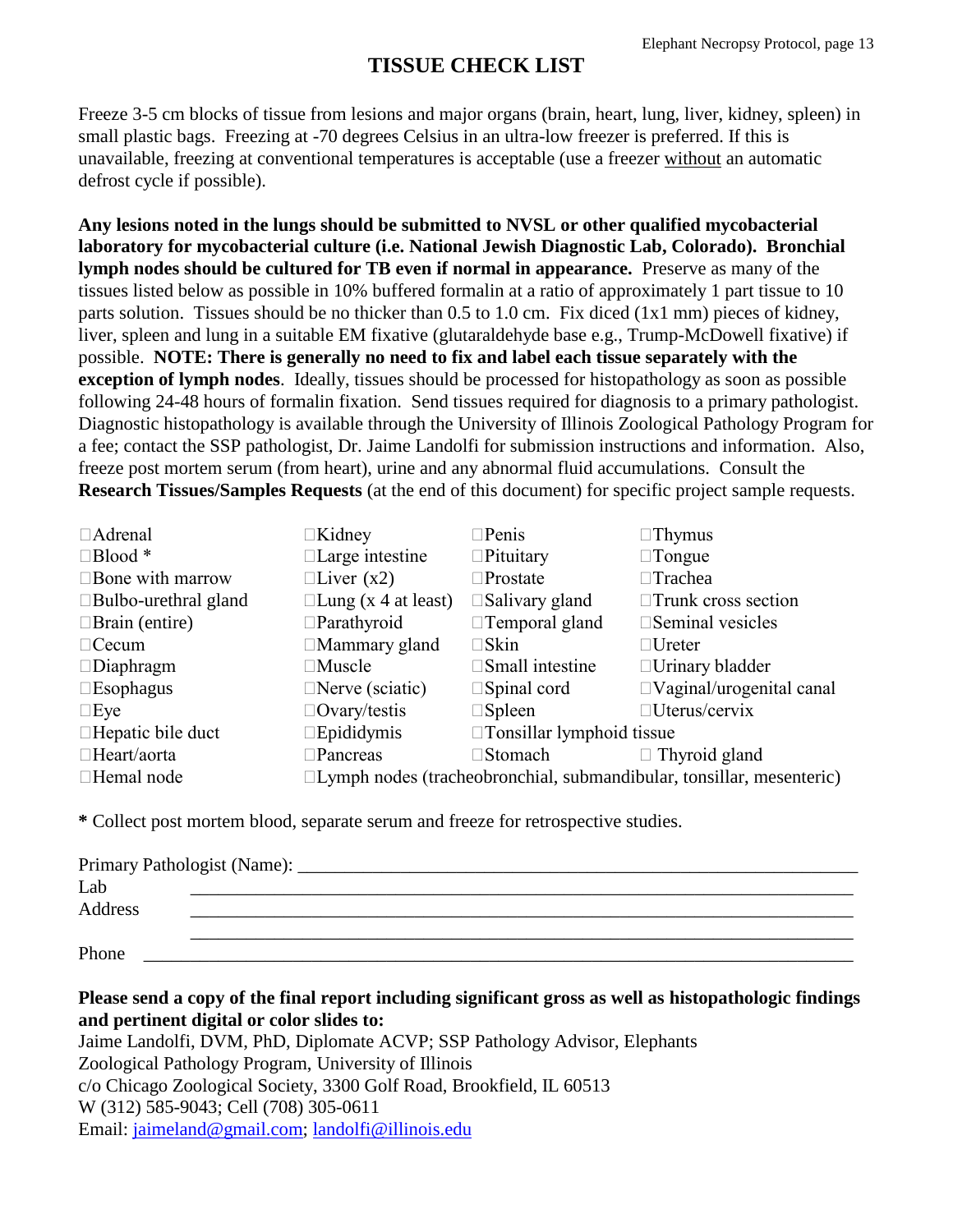## **INDIVIDUALS INTERESTED IN PARTICIPATING IN NECROPSY PROCEDURES**

The following people may be available to participate in necropsies. If you are interested, please contact them as soon as possible after an animal dies or before euthanasia.

| Name/Location                                  | <b>Phone Numbers</b>                  | Email                                         | Availability                                                         |
|------------------------------------------------|---------------------------------------|-----------------------------------------------|----------------------------------------------------------------------|
| Jaime Landolfi, DVM, PhD, DACVP<br>Chicago, IL | W: 312-585-9043<br>Cell: 708-305-0611 | jaimeland@gmail.com;<br>landolfi@illinois.edu | On site<br>participation and<br>phone consultation                   |
| Rita McMannon, DVM<br>Athens, Georgia          | W: 678-429-3134                       | ritamcm@uga.edu                               | On site<br>participation and<br>phone consultation                   |
| Susan Mikota DVM<br>Hohenwald, TN              | W: 931-628-5962<br>Cell: 931-628-5963 | smikota@elephantcare.org                      | On site<br>participation and<br>phone consultation                   |
| Scott Terrell, DVM, DACVP<br>Orlando, Florida  | W: 407-938-2746<br>Cell: 321-229-9363 | scott.p.terrell@disney.com                    | Phone consultation                                                   |
| Dee MacAloose, DVM, DACVP<br>Bronx, NY         | W: 718-220-7105<br>Cell: 646-852-4962 | dmcaloose@wcs.org                             | Phone consultation<br>and local/regional<br>on-site<br>participation |

April 2019 jl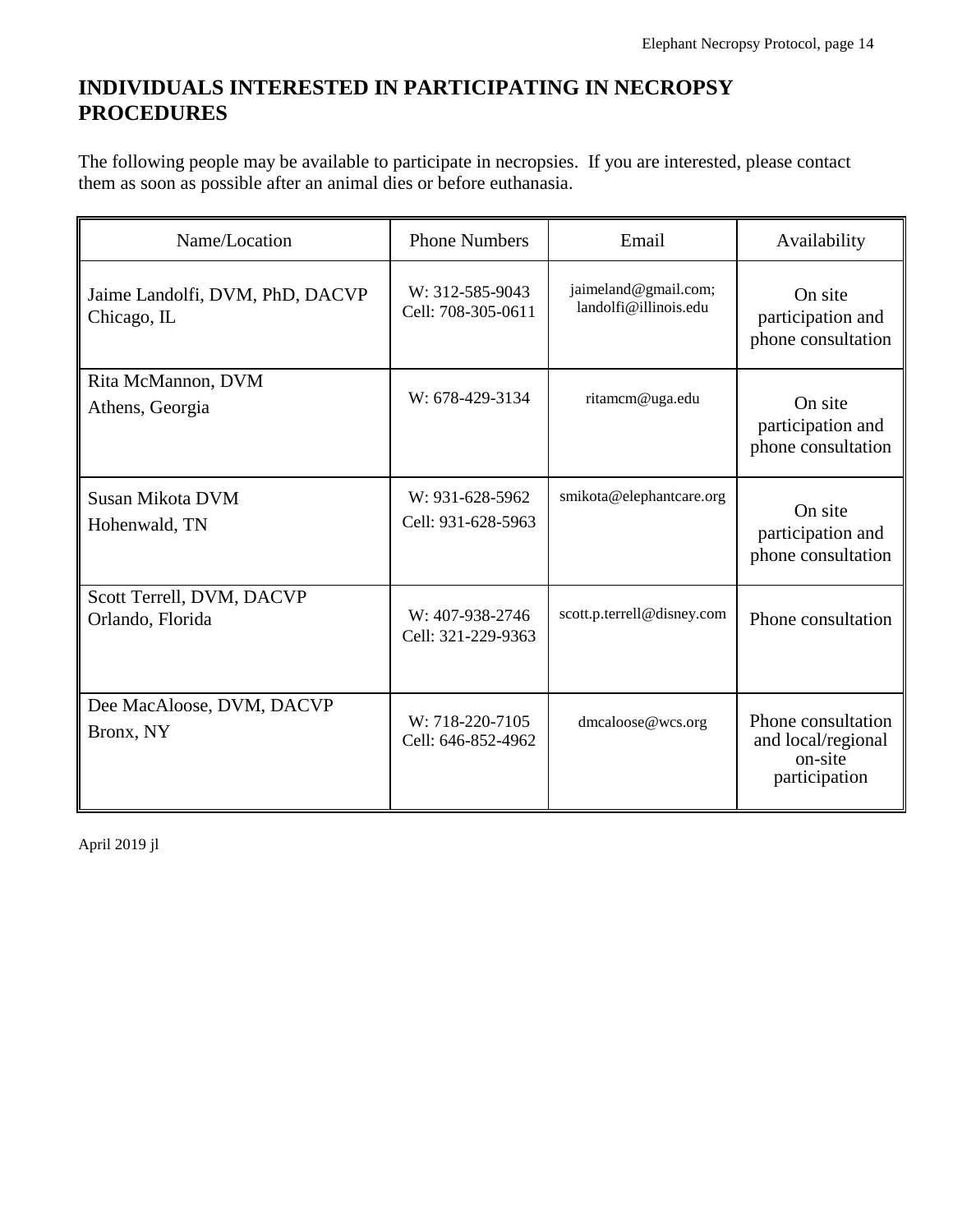## **RESEARCH REQUESTS**

**Institutional reminder -** all requests made are conditional and not automatic, and may require the researcher's presence if they want detailed measurement info and/or complicated samples that are difficult to obtain and ship. Please contact the researchers in advance if you would like help in the collection of more complicated/labor intensive samples.

These requests are not a requirement for completion of a detailed diagnostic necropsy.

The following table summarizes all current research requests. Specific details regarding protocols/procedures, shipping information, and/or other special instructions are addressed in the following text section.

#### **Research tissues summary:**

| <b>Samples</b>     | <b>Requesting</b>    | <b>Purpose</b> | <b>Preservation</b> | <b>Transport</b> | <b>Special</b> |
|--------------------|----------------------|----------------|---------------------|------------------|----------------|
|                    | facility             |                |                     |                  | instructions   |
| - Serum            | TAG-SSP              | Frozen         | Frozen (-80C)       | $NA -$           |                |
| - Brain            |                      | archive        |                     | maintain at      |                |
| - Heart            |                      |                |                     | holding          |                |
| - Lung             |                      |                |                     | facility         |                |
| - Liver            |                      |                |                     |                  |                |
| - Spleen           |                      |                |                     |                  |                |
| - Kidney           |                      |                |                     |                  |                |
| - Serum            | Smithsonian's        | <b>EEHV</b>    | Frozen (-80C)       | Priority         |                |
| - Whole blood      | <b>National Zoo</b>  | screening      |                     | overnight        |                |
| (EDTA)             | National             |                |                     |                  |                |
| - Placenta         | Elephant             |                |                     |                  |                |
| - Swab of herpetic | Herpes Lab           |                |                     |                  |                |
| lesions            |                      |                |                     |                  |                |
| - Heart            |                      |                |                     |                  |                |
| - Liver            |                      |                |                     |                  |                |
| - Tongue           |                      |                |                     |                  |                |
| - Spleen           |                      |                |                     |                  |                |
| - Intestine        |                      |                |                     |                  |                |
| - Kidney           |                      |                |                     |                  |                |
| - Tissues with     |                      |                |                     |                  |                |
| hemorrhagic        |                      |                |                     |                  |                |
| lesions            |                      |                |                     |                  |                |
| - Lung             | <b>Johns Hopkins</b> | <b>EEHV</b>    | Fresh,              | Priority         | Transport      |
| - Lung lymphoid    | School of            | research       | unfrozen            | overnight on     | media required |
| nodules            | Medicine             |                |                     | ice packs        |                |
| - Serum            |                      |                |                     |                  |                |
| - Whole blood      |                      |                |                     |                  |                |
| - Tissue with      |                      |                |                     |                  |                |
| hemorrhagic        |                      |                |                     |                  |                |
| lesions            |                      |                |                     |                  |                |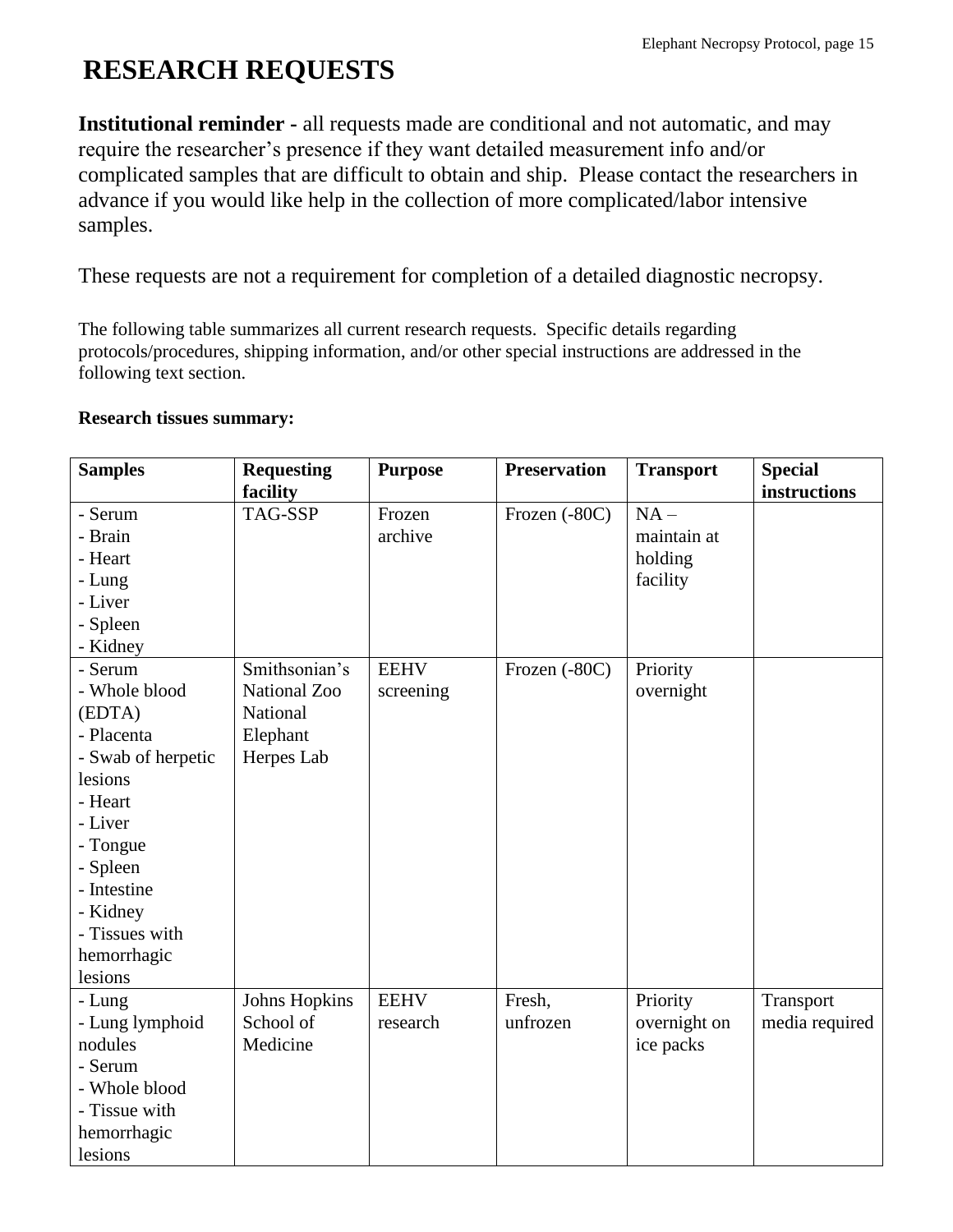Elephant Necropsy Protocol, page 16

| - Whole blood       | Fox Chase               | <b>EEHV</b>  | Fresh,          | Priority       | Wash tissues   |
|---------------------|-------------------------|--------------|-----------------|----------------|----------------|
| (EDTA)              | <b>Cancer Center</b>    | research     | unfrozen        | overnight on   | in PBS, then   |
| - Serum             |                         |              |                 | ice packs;     | transport      |
| - Cavitary effusion |                         |              |                 | ship within 24 | media required |
| $-CSF$              |                         |              |                 | hrs of         |                |
| - Heart             |                         |              |                 | collection     |                |
| - Salivary gland    |                         |              |                 |                |                |
| - Trigeminal        |                         |              |                 |                |                |
| ganglion            |                         |              |                 |                |                |
| - Lymph node        |                         |              |                 |                |                |
| - Brain             |                         |              |                 |                |                |
| - Liver             |                         |              |                 |                |                |
| - Spleen            |                         |              |                 |                |                |
| - Tongue            |                         |              |                 |                |                |
| - Skin lesions      |                         |              |                 |                |                |
| - Rectal polyps     |                         |              |                 |                |                |
| - Vaginal polyps    |                         |              |                 |                |                |
| - Uterine polyps    |                         |              |                 |                |                |
| - Tumors            |                         |              |                 |                |                |
| - Small and large   | University of           | Cancer       | Immediately     | Priority       |                |
| intestinal mucosal  | Southern                | research     | frozen (-20C    | overnight      |                |
| tumors, polyps or   | California              |              | or lower) or in |                |                |
| proliferative       |                         |              | EDTA for 3      |                |                |
| lesions             |                         |              | hrs prior to    |                |                |
|                     |                         |              | freezing        |                |                |
| - Temporal bone     | Harvard                 | Hearing loss | Frozen (-20C    | Priority       | Researcher     |
|                     | University              | research     | or lower)       | overnight      | available to   |
|                     | School of               |              |                 |                | assist sample  |
|                     | Medicine                |              |                 |                | collection     |
|                     |                         |              |                 |                | and/or offset  |
|                     |                         |              |                 |                | costs          |
| Duodenum            | Cornell                 | Vitamin D    | Frozen (-80C)   | Priority       |                |
| - Jejunum           | University              | metabolism   |                 | overnight on   |                |
| - Parathyroid gland |                         |              |                 | dry ice        |                |
| - Skin $(x2)$       |                         |              |                 |                |                |
| - Tumors            | University of           | Cancer       | Fresh,          | Priority       | Wash tissues   |
| - Non-neoplastic    | Utah/Huntsman           | research     | unfrozen        | overnight on   | with PBS,      |
| tissue adjacent to  | <b>Cancer Institute</b> |              |                 | ice packs      | then transport |
| tumors              |                         |              |                 |                | media required |
| - Whole blood       |                         |              |                 |                |                |
| (EDTA)              |                         |              |                 |                |                |
| - Small intestine   | <b>Baylor College</b>   | <b>EEHV</b>  | Fresh,          | Priority       | Wash tissues   |
| - Large intestine   | of Medicine             | research     | unfrozen        | overnight on   | with PBS,      |
| - Cecum             |                         |              |                 | ice packs      | then transport |
| - Rectum            |                         |              |                 |                | media required |
| - Salivary gland    |                         |              |                 |                |                |
|                     |                         |              |                 |                |                |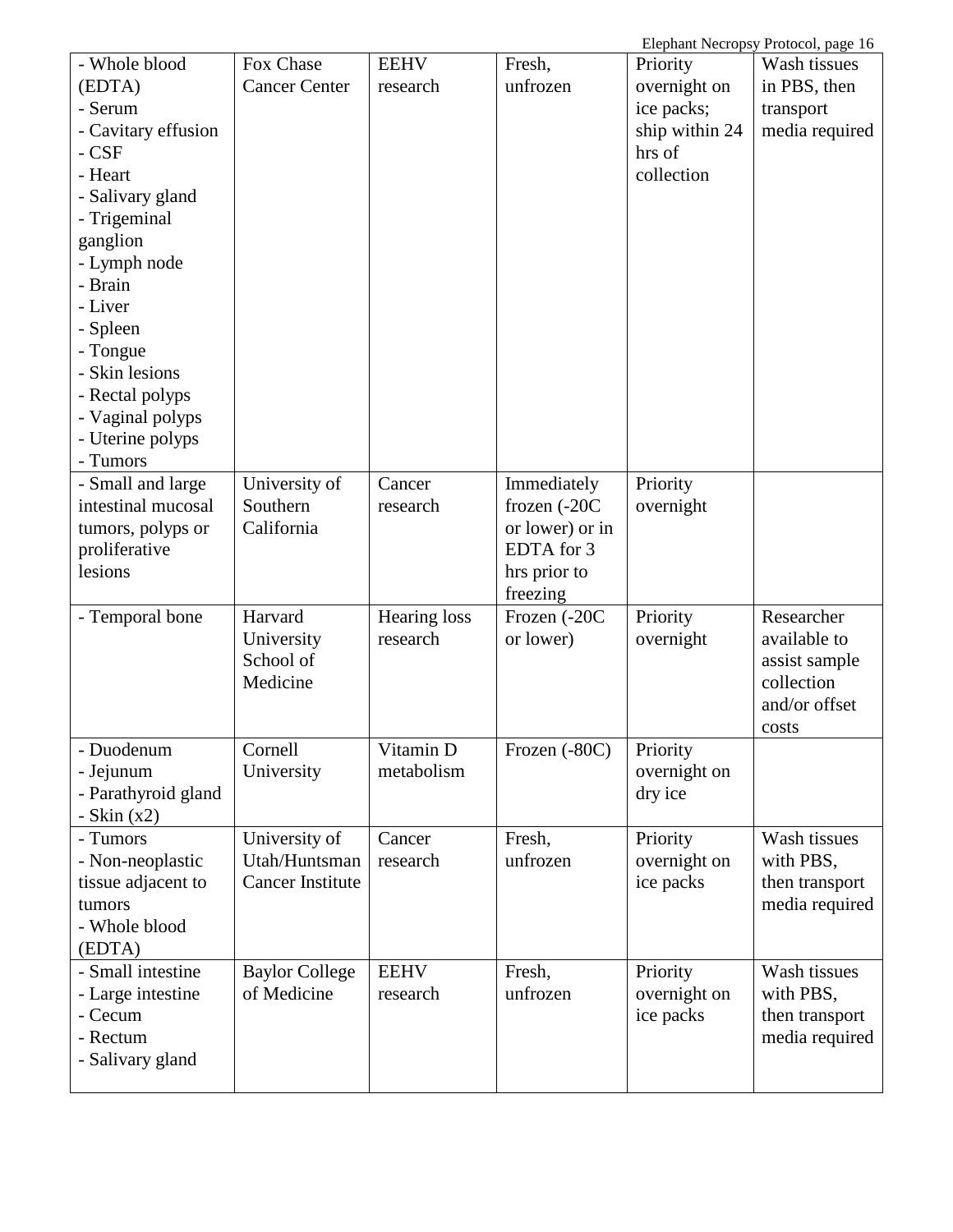1. Jaime Landolfi, DVM, PhD, Diplomate ACVP SSP Pathology Advisor, Elephants Zoological Pathology Program, University of Illinois c/o Chicago Zoological Society, 3300 Golf Road, Brookfield, IL 60513 W (312) 585-9043; Cell (708) 305-0611 Email: [jaimeland@gmail.com;](mailto:jaimeland@gmail.com) [landolfi@illinois.edu](mailto:landolfi@illinois.edu)

Dr. Landolfi requests an electronic copy of the **final necropsy and histopathology report** including all pertinent culture results for inclusion in the TAG/SSP Pathology Archive.

Tissues for histopathology may be sent to the institution's primary pathology service. Diagnostic histopathology is also available through the University of Illinois Zoological Pathology Program for a fee ("at cost"; approximately \$10/block); contact Dr. Landolfi for submission instructions and information. Please check with your primary pathology service to determine their policy for retention and disposal of paraffin blocks. If your primary pathology service retains paraffin blocks in perpetuity, then no further action is needed. **If your primary pathology service disposes of paraffin blocks after a defined time period, please request that those blocks be sent the zoo or to the SSP pathologist once the case is finalized.** Paraffin blocks retain valuable diagnostic, molecular and retrospective information and are easier to ship and store than formalin fixed tissues. Formalin fixed tissues present significant long term shipping, storage and archival challenges and have little or no ancillary diagnostic/research value. **After finalization of the case**, formalin-fixed tissues may be disposed of at the discretion of the holding facility.

2. Elephant TAG/SSP

The elephant TAG/SSP recommends that serum be collected and stored from all elephants on a regular basis for the benefit of retrospective analyses by the holding institution or requests for future research projects. A **minimum of 4 mls serum/elephant** should be collected on an annual basis, frozen and stored by the current facility, ideally at -80°C.

In addition to tissues collected in formalin for histopathology, it is recommended that at least 50 g of the following tissues be collected and stored frozen at -80°C by the current facility from any elephant that dies or is euthanized: brain, heart, lung, liver, spleen, kidney (50 g each)

### 3. **National Elephant Herpes Lab**

Erin Latimer Smithsonian's National Zoo Department of Pathology 3001 Connecticut Ave. NW Washington, D.C. 20008 Work: 202-633-4252 Cell: 703-855-9611 Email: [latimere@si.edu](mailto:latimere@si.edu)

The following samples are requested for EEHV screening: 1. S**erum –** 2 mls; transfer to plastic screw-top tube and store at-80C or non-defrosting freezer until shipped. Ship samples overnight with ice packs or dry ice. **2. Whole blood –** 1-2 mls in EDTA tube, then transfer to plastic screw-cap for storage at -80C freezer until shipped (for EEHV detection). **3. Placenta** – freeze 1 inch<sup>3</sup> piece in liquid nitrogen or dry ice, then store at -80C freezer until shipped Also, serum and whole blood from dam and baby. **4.**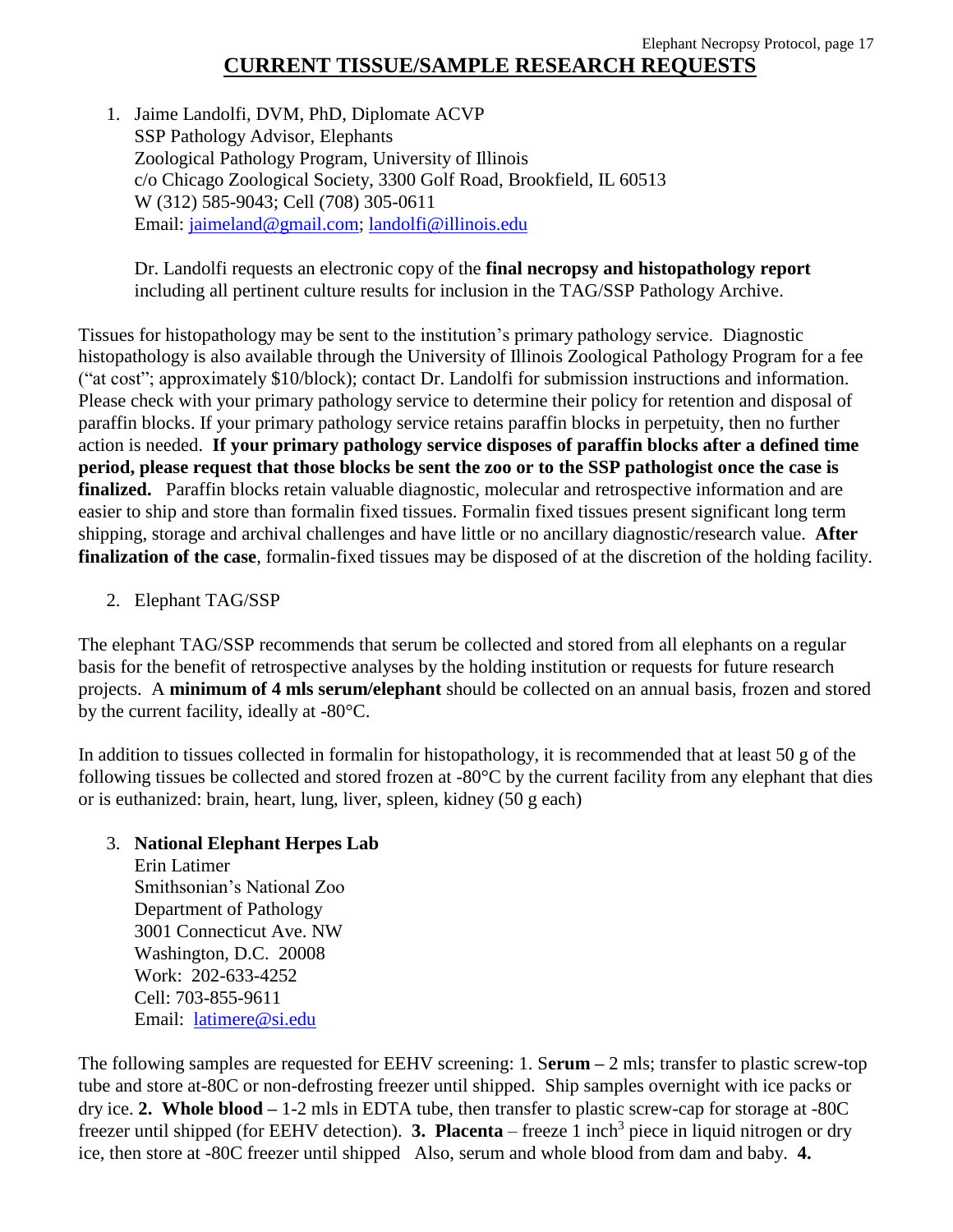Elephant Necropsy Protocol, page 18 **Suspected herpetic lesions** – wet a cotton swab with small amount of sterile saline, swab lesion and place in sterile 15 ml plastic test tube; store at -80C until shipped. **5. Necropsy tissues (heart, liver, tongue, spleen, intestine, kidney, any tissue with hemorrhages, any kind of nodules – skin, lung, vestibular) –** aseptically place 3x3 cm piece of tissue in small Ziploc or WhirlPak bag. Label with type of tissue, elephant ID, date. Use separate bag for each tissue; store at -80C until shipped. **Shipping** – FedEx overnight; email tracking number to [latimere@si.edu.](mailto:latimere@si.edu) EEHV Lab will pay for shipping of samples; contact lab for account information.

#### 4. **John Hopkins School of Medicine**

Gary Hayward Johns Hopkins School of Medicine, Viral Oncology Program 3M09, Bunting-Blaustein Cancer Research Building, 1650 Orleans St, Baltimore, MD 21287 (Fedex) PH 410-955-8684 Fax 410-955-8685 (work) PH 410-821-8197 (Home/weekend) Email: ghayward@jhmi,edu Contact lab for FedEx information

Dr. Hayward's lab is conducting on-going research to better understand EEHV pathogenesis. Samples are requested for viral culture, PCR and sequencing.

**1. Asymptomatic Wild-Born Adult Asian and African Elephants:** Multiple small pieces of fresh, unfrozen lung tissue from (a) breadloaved bronchiolar (peripheral) areas; (b) lung lymphoid nodules  $(\sim 2-3$ mm, white and ovoid with smooth surfaces and embedded within the parenchyma). Also, Several small pieces of fresh, unfrozen lung from upper airway regions for epithelial cell culture. Transport unfrozen with ice packs in 40 ml plastic tubes containing PBS plus antibiotics.

**2. EEHV-Positive Hemorrhagic Disease Cases:** (a) Blood and Serum: Fresh heart blood (2ml to 4ml) and serum (20ml to 200ml in butterfly catheter; as much serum as possible please) transported on ice/refrigerated packs; serum may be frozen. (b) Fresh unfrozen tissue containing foci of hemorrhage (e.g. heart, lung, spleen, liver, kidney or tongue). Ship directly on ice in 40 ml sterile plastic tubes or with small volume of transport medium (PBS plus Pen/Str/Fungizone or similar).

### 5. **Fox Chase Cancer Center**

Virginia R. Pearson, Visiting Scientist Rall Laboratory Fox Chase Cancer Center 333 Cottman Ave, Philadelphia, PA 19111 mobile 215-816-5734, Lab phone 215-728-3677, FAX 215-728-2412 [virginiarpearson@gmail.com](mailto:virginiapearson@gmail.com)

**Sample shipping address:** Virginia Pearson 701 West Gravers Lane, Philadelphia, PA 19118 home 215-247-1287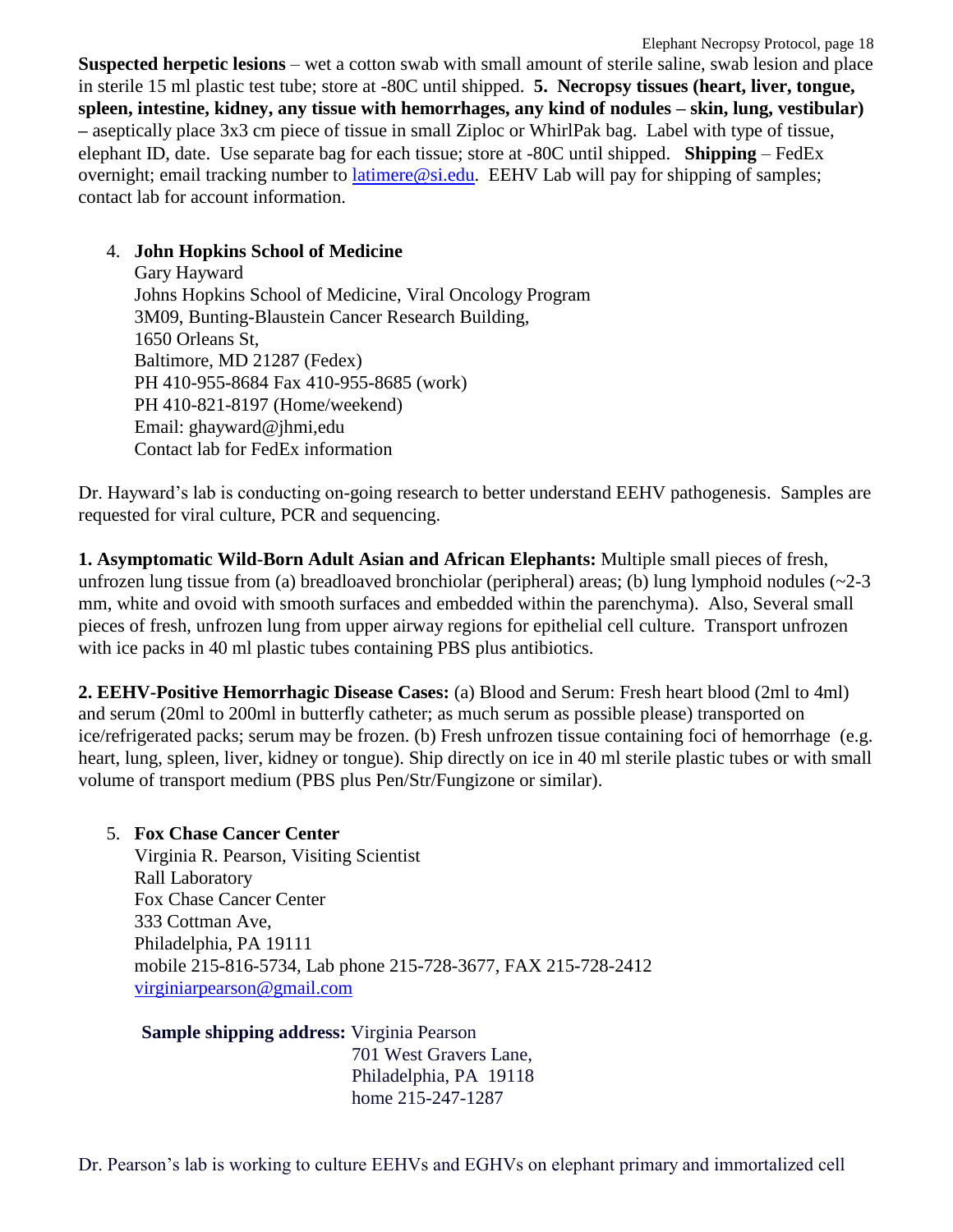lines and to establish EEHV tissue trophism. **For EEHV/EGHV-suspect cases,** requested samples include: **unfrozen** whole blood in EDTA, serum, ascites, thoracic, CSF and pericardial fluid collected as soon as possible after (or prior) to death and shipped on wet ice within 24 hours of death by overnight next morning delivery. **For ALL necropsies (including EEHV suspect cases), the following tissues are requested and may be frozen or sent fresh on wet ice for overnight delivery:** 1" cubes of heart, salivary gland, trigeminal ganglion, brain, lymph node, spleen, liver, tongue if hemorrhaged, open skin lesions, wart-like skin growths, rectal and vaginal polyps, uterine polyps, cancerous growths, eyelid lesions, any hemorrhaged organs. Please advise in advance of any planned euthanasia.

#### 6. **University of Southern California Norris Cancer Center**

Darryl Shibata Norris Cancer Center 1441 Eastlake Ave, NOR2424 Los Angeles, CA 90033 (323) 865-3298 [dshibata@usc.edu](mailto:dshibata@usc.edu)

Dr. Shibata is requesting fresh tissue samples from any small or large intestine mucosal tumors, polyps or proliferative lesions. No more than 5 mm square of tissue is required, and the sample could be collected after tissue is collected for diagnostic histopathology. Samples should be immediately frozen at -20C or below or placed in EDTA solution (provided by Dr. Shibata) for 3 hours with gentle agitation at room temperature prior to freezing. Collected frozen samples should be shipped on dry ice to Dr. Shibata. Containers, EDTA solution and shipping instructions will be provided upon request.

## 7. **Harvard University School of Medicine, Caitlin O'Connell-Rodwell, PhD**

Attn: Xiying Guan Rm 411 Sunil Puria Lab, Eaton Peabody Lab Massachusetts Eye & Ear Infirmary 243 Charles Street Boston, MA 02114

Dr. O'Connell-Rodwell is requesting temporal bones as part of a study to understand the mechanics of low frequency hearing in elephants. Knowledge of ossicular motion in a low frequency ear may inform improved hearing prosthetics for patients with hearing loss.

It is requested that a block of tissue that would include the temporal bone is collected using whatever saw available for this purpose (chain saw or reciprocating saw). Depending on what the necropsy facility has on hand, the smaller the block the easier to freeze and handle in order to access the temporal bone. Sample should be stored frozen and shipped priority overnight. It is very important that **NO FIXATIVE** be used in the sample preparation as this will alter the behavior of the middle ear.

Please contact Dr. for further collection details and arrangement of shipping. **NOTE – Dr. O'Connell-Rodwell may be available to come and perform/assist with on-site sample collection and/or support the cost of challenging sample preparation**:

Ceoconnell@stanford.edu (650) 868-2251

> 8. **Cornell University** Dr. Sara Childs-Sanford

Cornell University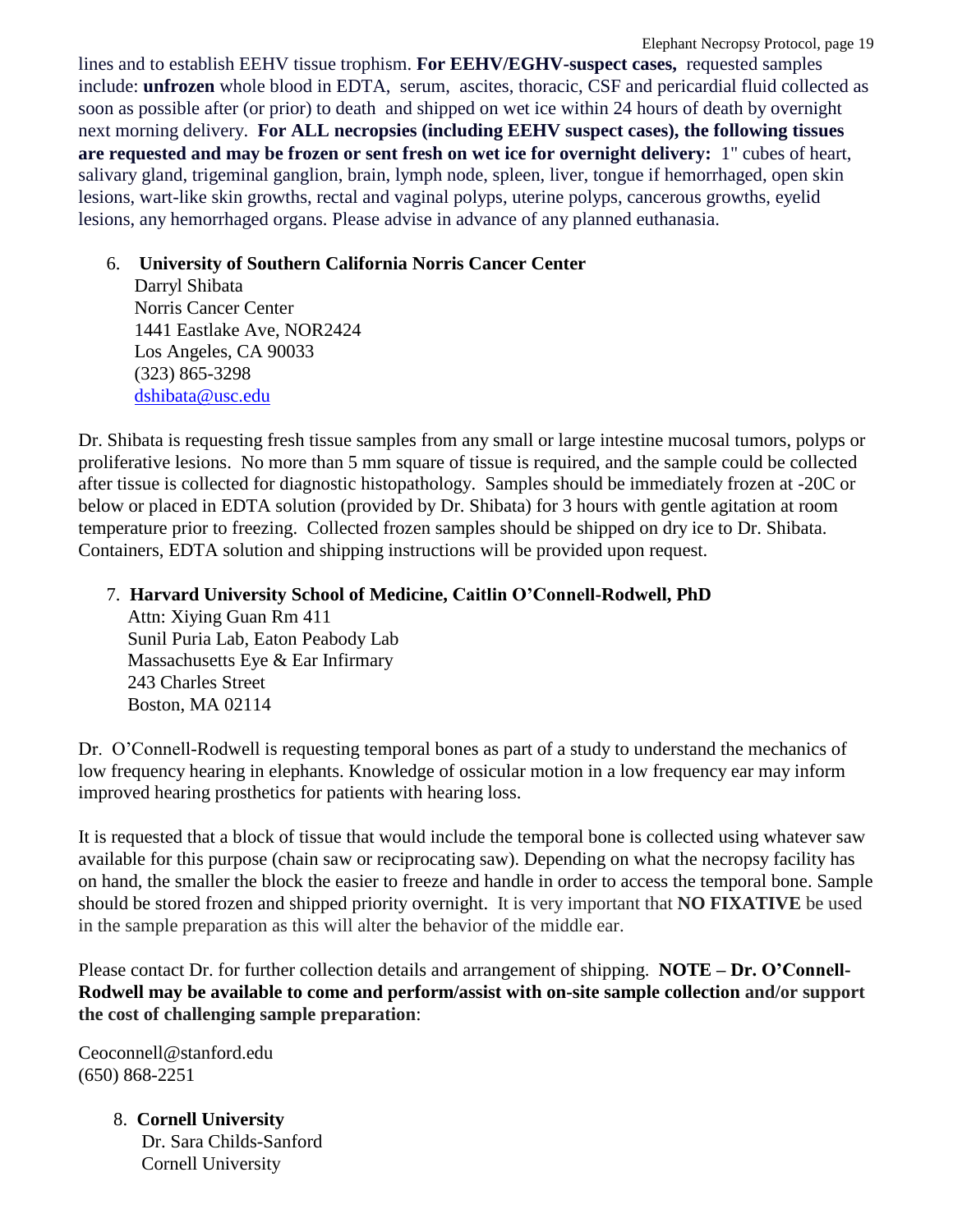930 Campus Road, Box 33 Ithaca, NY 14850

Dr. Childs-Sanford is requesting fresh tissue samples for on-going research into vitamin D metabolism and parathyroid activity in Asian elephants in managed care.

For this research, samples of duodenum (1 x 1 cm), jejunum (1 x 1 cm), parathyroid gland (whole tissue), dorsal skin (1 x 1 cm), and ventral skin (1 x 1 cm) are requested. Fresh sections should be placed in a plastic sample bag (e.g. whirl pak) and frozen (preferably at -80C) immediately. Samples should be shipped priority overnight on dry ice.

Please contact Dr.Childs-Sanford or Lisa Scanlon with any questions and/or to arrange shipping. Dr. Childs-Sanford can cover shipping costs.

[Sec15@cornell.edu](mailto:Sec15@cornell.edu) (607) 257-7530

[Lmt2@cornell.edu](mailto:Lmt2@cornell.edu) (607) 279-0436

#### 9. **University of Utah/Huntsman Cancer Institute, Lisa Abegglen and Joshua Shiffman**

Lisa Abegglen/Schiffman Lab University of Utah/Huntsman Cancer Institute 2000Circle of Hope Salt Lake City, UT 84112

Drs. Abegglen and Shiffman are requesting samples of elephant tumors and matched non-neoplastic tissue from the affected organ as well as samples of whole blood from affected animals to aid in on-going investigations into carcinogenesis, specifically the role of tumor suppressor gene expression, in elephants.

For this research, a 2 x 2 x 2 cm sample of tumor (including tumor only and no adjacent normal tissue) along with an additional 2 x 2 x 2 cm sample of normal tissue, collected separately, from the same organ are requested. Also requested is whole blood in a single EDTA blood tube.

1. If a skin sample is being obtained, then clean area with ethanol prior to harvest. If the sample is coming from the inside of the animal and the area has become dirty, then clean with ethanol or rinse with PBS prior to harvest.

2. Take the tissue sample (try to avoid including normal tissue with tumor)

3. Drop the sample or samples into a labeled conical with cell growth media (which we will ship overnight to harvest location prior to procedure). Please label the tube with the type of tissue added to the tube and whether the sample contains tumor or normal tissue.

4. Ship the samples to our lab to arrive within a day or two of retrieval, with an ice pack (not dry ice) overnight. Please fill the conical with media prior to shipment (also will be provided). Be careful when opening the media, because it will support the growth of any microorganisms that are accidently introduced into the tubes or bottle. Store the media at 4C.

5. EDTA blood tube can be shipped on ice packs along with tissue samples

Please contact Dr.Abegglen with any questions and/or to arrange acquisition of tissue media and sample shipping. Dr. Abegglen can cover shipping costs.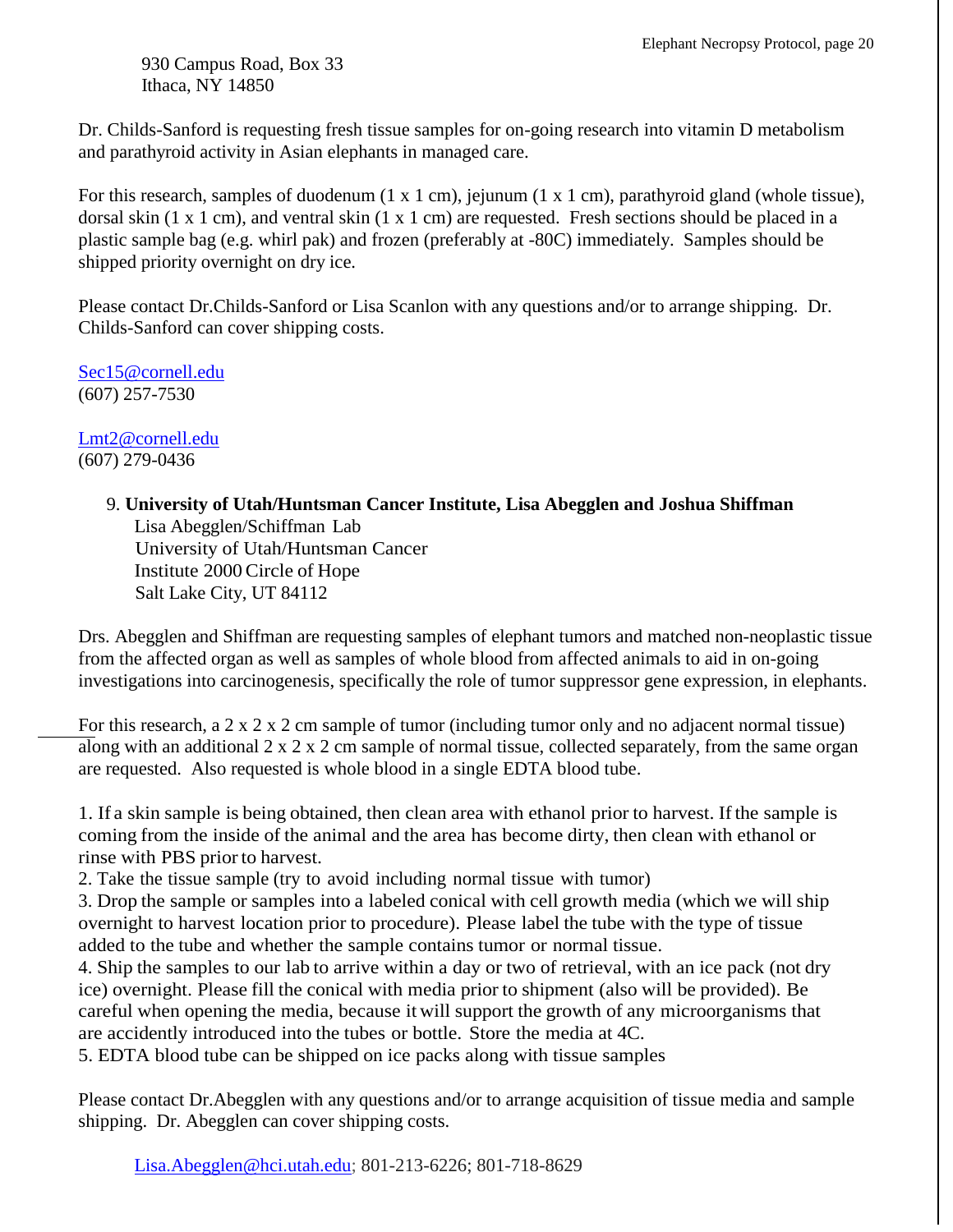#### 10. **Baylor College of Medicine**

Dr. Paul D. Ling Baylor College of Medicine One Baylor Plaza Department of Molecular Virology and Microbiology Houston, Texas 77030 Ph: 713-798-8474 Email: [pling@bcm.edu](mailto:pling@bcm.edu)

Dr. Ling is requesting tissue samples from the gastrointestinal (GI) tract to grow what is commonly referred to as organoid cultures. These cultures capture some of the key attributes of the tissues they were derived from and have been instrumental in allowing the culture of some viruses for the very first time. Once established, the organoid cultures will be extremely useful for two purposes: 1) they can be developed into a model system for investigating cancer in elephants, and most importantly, 2) serve as a useful system for growing EEHV. Dr. Ling's lab is working towards development of an effective vaccine against elephant endotheliotropic herpesvirus (EEHV). Successful propagation of the virus in the laboratory will greatly accelerate efforts to understand EEHV and develop an effective vaccine against it.

#### **To comply with this research request, viable, living tissue is required. Thus, collection from humane euthanasia cases will be most feasible. It is optimal to contact Dr. Ling in advance to allow for shipment of necessary supplies.**

Protocol for sample collection:

1. Collect 3 independent 30mm<sup>2</sup> tissue specimens each from the: a) small intestine; b) large intestine; c) rectum; d) cecum; e) salivary glands

2. Rinse/wash sample by pouring sterile saline or PBS (researcher will provide) to clean off debris and/or feces material. If available, sterile saline or PBS can also be poured into a disposable cup or glass and the tissue "dipped" and agitated in the solution to clean it off. Place each specimen in a 50ml tube prefilled with 35ml media (Advanced DMEM/F12, Glutamine, Hepes, Pen/Strep/Fungizone) provided by the researcher; contact researcher ahead of time to obtain (store at  $4^0$ C). Seal outside of screw cap with a strip of parafilm.

3. Fill shipping container with ice packs to maintain  $4^0C$  and pad with paper or other packing material to prevent tubes from moving around.

In the absence of media tubes provided ahead of time by the researcher, facilities may employ the following alternate protocol:

1. Collect 8mm<sup>2</sup> specimens as described for the standard protocol and then cut them into 2- to 3-mm<sup>2</sup> fragments and transfer into cryopreservation vials containing 1ml freezing medium (Dulbecco's modified Eagle medium/F12; 10% fetal bovine serum; 10% dimethyl sulfoxide)

2. Place tubes into a Mr. Frosty cell-freezing container and freeze overnight at -80C.

3. Place vials into a shipping container with plenty of **dry ice** to keep the samples frozen during shipping and ship as described above.

Ship samples overnight to the following address using the Fed Ex reference number: 342808905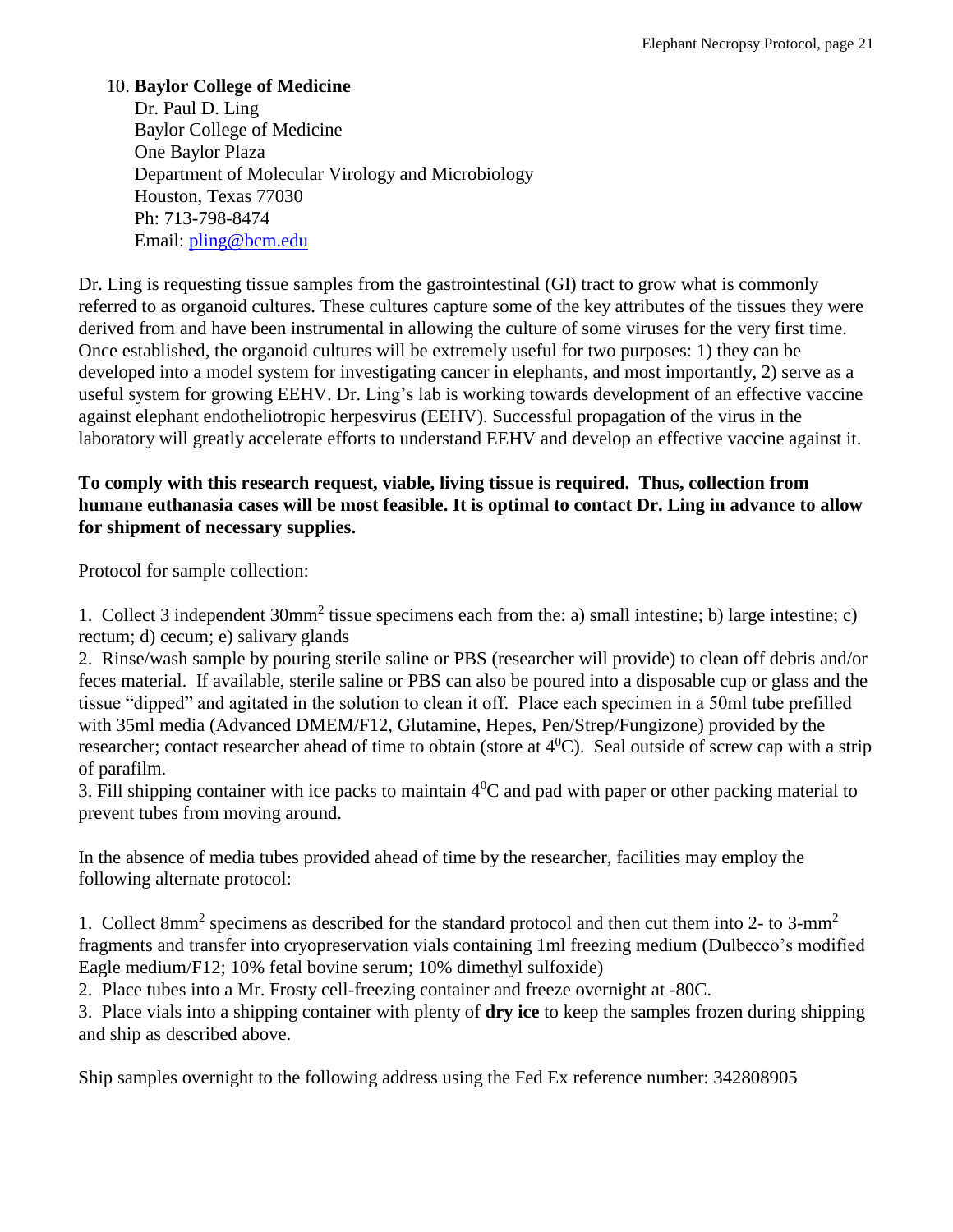## FORM FOR REQUESTING ELEPHANT TISSUE/BLOOD SAMPLES

|                                                                        | $\text{Fax} (\_\_\)$                                                              |
|------------------------------------------------------------------------|-----------------------------------------------------------------------------------|
|                                                                        |                                                                                   |
|                                                                        |                                                                                   |
|                                                                        |                                                                                   |
|                                                                        |                                                                                   |
| <b>Purpose of study</b>                                                |                                                                                   |
|                                                                        | ,我们也不能在这里的人,我们也不能在这里的人,我们也不能在这里的人,我们也不能在这里的人,我们也不能在这里的人,我们也不能在这里的人,我们也不能在这里的人,我们也 |
|                                                                        | ,我们也不能会有什么。""我们的人,我们也不能会有什么?""我们的人,我们也不能会有什么?""我们的人,我们也不能会有什么?""我们的人,我们也不能会有什么?"" |
|                                                                        |                                                                                   |
|                                                                        |                                                                                   |
| <b>Instructions for sample preparation</b> – attach protocol           |                                                                                   |
| Shipping instructions (dry ice? Overnight? Will you pay for shipping?) |                                                                                   |
| <b>Special instructions</b>                                            |                                                                                   |
|                                                                        |                                                                                   |
|                                                                        |                                                                                   |
|                                                                        |                                                                                   |

Attach any additional information. Send to by email to Dr. Jaime Landolfi (jaimeland@gmail.com; landolfi@illinois.edu).